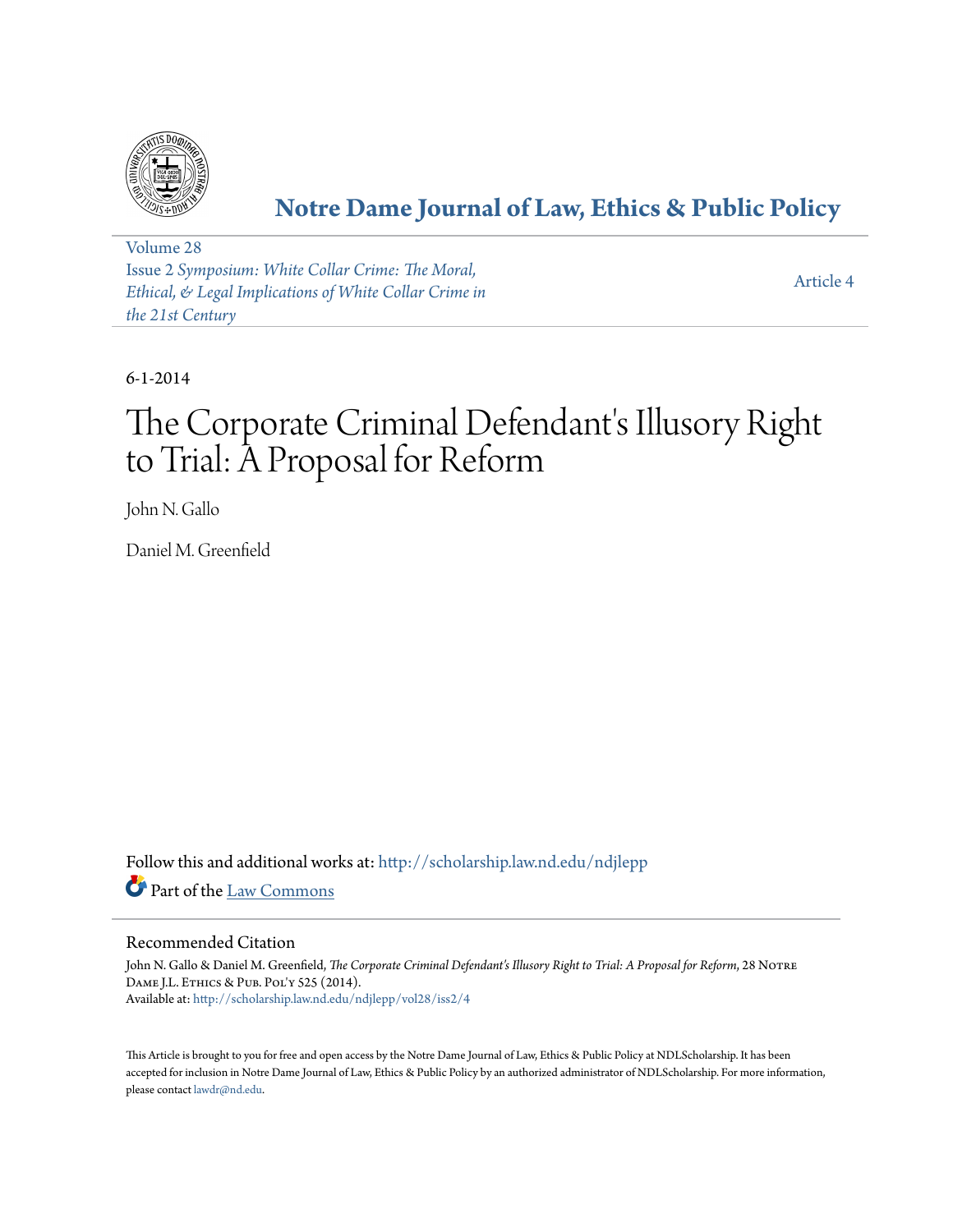## **THE CORPORATE CRIMINAL DEFENDANT'S ILLUSORY RIGHT TO TRIAL: A PROPOSAL FOR REFORM**

JOHN N. GALLO\* & DANIEL M. GREENFIELD\*\*

#### **INTRODUCTION**

As in civil lawsuits, corporate criminal liability for federal crimes is imposed using the respondeat superior standard: corporations are criminally liable for the wrongdoing of their agents as long as the act is committed within the scope of the agent's authority and with the intent to bestow at least some benefit to the corporation. For decades, scholars and practitioners have argued that imposing the tort concept of respondeat superior liability on corporations for purposes of criminal prosecution is not only practically ineffective but also, as a matter of theory, inconsistent with fundamental principles of moral culpability.

The low threshold for corporate criminal liability—which, although abandoned in some state jurisdictions, stubbornly persists within the federal common law—combined with the threat of being debarred or excluded from contracting with the federal government upon conviction, has all but closed the criminal courthouse door to sizable corporations in the United States. With the knowledge that such companies must avoid trial except in the most extreme circumstances, the Department of Justice, itself wary of the market fallout that can accompany the successful prosecution of a large corporation, has turned to enforcing the criminal code against companies through nonprosecution and deferred prosecution agreements.

To date, most scholarly contributions in this field have addressed the shortcomings of each component of the current regime—*i.e.*, respondeat superior liability, prosecutorial guidelines as a *de facto* liability standard, exclusion or debarment, and the enforcement of the criminal law through privately negotiated contracts—on an individual basis. The purpose of this Article is to connect the dots between these components of the corporate criminal regime, and to illustrate how they, taken together, infringe corporations' right to mount a defense in the criminal courts.

Part I of this Article describes the federal criminal justice system, from the perspective of corporate entities, as it exists today. This

Partner, Sidley Austin LLP. J.D., Harvard Law School, 1986. Assistant United States Attorney 1989-1993; Deputy Chief, Criminal Division, 1995-1996.

<sup>\*\*</sup> Associate, Sidley Austin LLP. J.D., Northwestern University School of Law, 2008. The authors wish to thank Sidley Austin LLP Associates Karim Basaria and Jason A. Cairns for their invaluable assistance. The views expressed in this Article are exclusively those of the authors and do not necessarily reflect those of Sidley Austin LLP and its partners.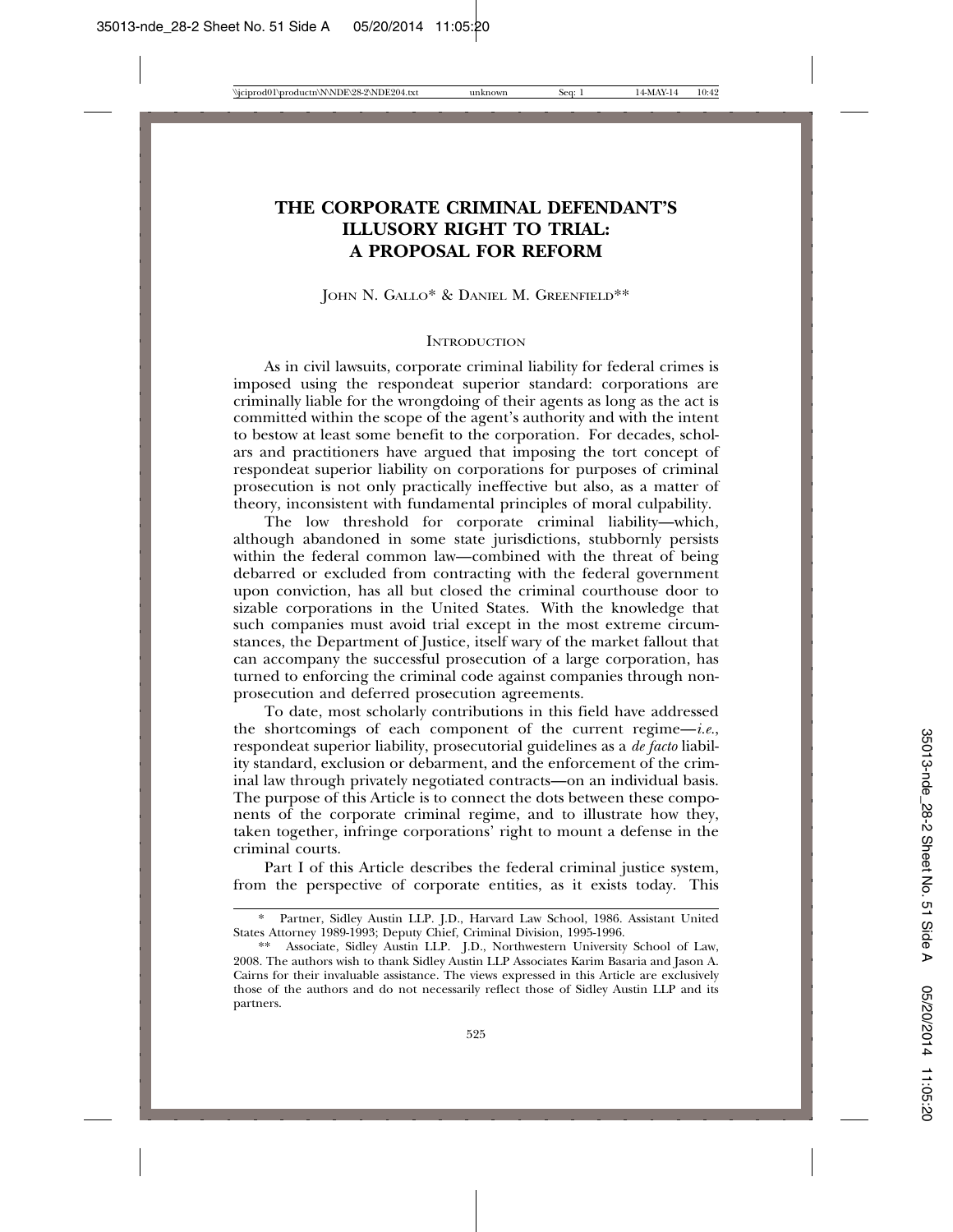includes discussions of both the corporate criminal liability and debarment and exclusion regimes, which together contribute to the current imbalance of power between prosecutors and corporations.

Part II discusses how that imbalance and the government's disinclination to go to trial due to potential collateral consequences have given rise to deferred prosecution and non-prosecution agreements, which enable prosecutors to exact significant financial penalties and promises to modify business practices in exchange for refusing to bring a criminal indictment. The proliferation of these agreements effectively turns individual federal prosecutors into *ad hoc* regulatory agencies that mete out punishment without substantial congressional or judicial oversight. The prevalence of such out-of-court agreements also hinders the development of judicial precedent in the area of corporate criminal liability.

Part III begins with a brief discussion of some of the more influential proposals for reforming the current regime. Part III then sets forth this Article's proposals for reform: (1) limiting corporate criminal liability to cases in which the current common law elements are satisfied *i.e.*, a corporation's agent's actions were within the scope of his or her duties and intended, at least in part, to benefit the corporation—*and* at least some member of senior management possessed the *mens rea* set forth in the underlying criminal statute; (2) allow an affirmative defense that would protect the corporate defendant from criminal liability where the defendant is able to show, by a preponderance of the evidence, that its senior management maintained and oversaw a robust compliance program designed to prevent the type of conduct charged; and (3) ensure that corporations always have a meaningful opportunity to challenge agency decisions to debar or exclude.

#### I. THE CURRENT REGIME

#### A. *The Common Law Rule: Respondeat Superior*

The standard for proving corporate criminal liability developed as courts "struggled to overcome the challenge of assigning criminal blame to fictional entities in a legal system designed to address individual culpability."1 Before the early part of the nineteenth century, corporations, viewed as artificial creatures of the state, could not be held criminally liable.

However, in 1909, the United States Supreme Court decided *New York Central & Hudson River Railroad Company v. United States*, a case in which federal prosecutors convicted a railroad company based on the conduct of an assistant traffic manager who violated federal law while acting within the scope of his employment.2 On appeal to the Supreme Court, the railroad argued that the provision of the law imposing vicarious criminal liability was unconstitutional because it "deprived the cor-

<sup>1.</sup> Michael Viano & Jenny R. Arnold, *Corporate Criminal Liability*, 43 AM. CRIM. L. REV. 311, 312 (2006).

<sup>2.</sup> New York Central v. United States, 212 U.S. 481, 490–92, 498 (1909).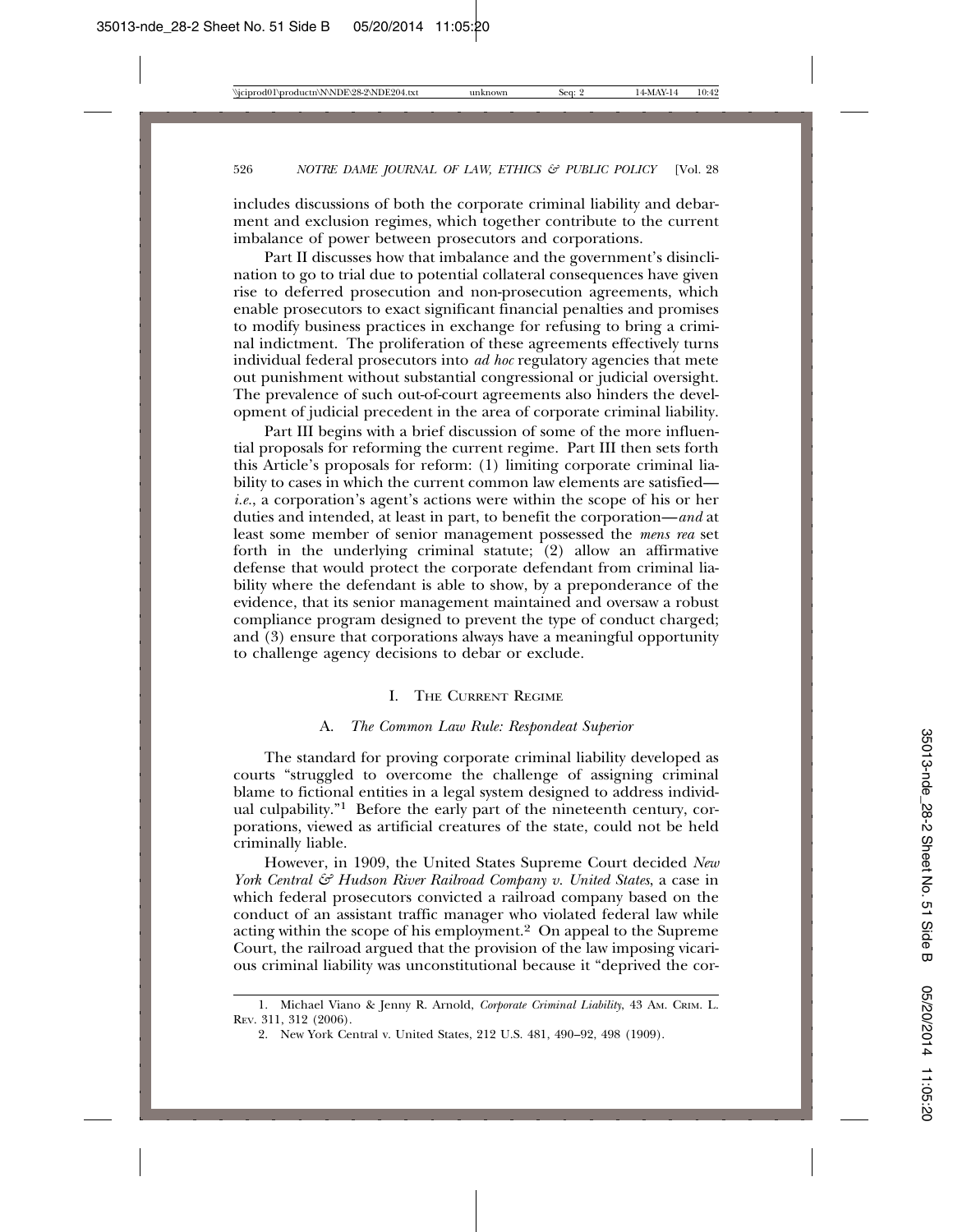poration of the presumption of innocence . . . ."3 The Court rejected these arguments, citing policy considerations:

[W]e see no good reason why corporations may not be held responsible for and charged with the knowledge and purposes of their agents, acting within the authority conferred upon them. If it were not so, many offenses might go unpunished and acts may be committed in violation of law where, as in the present case, the statute requires all persons, corporate or private, to refrain from certain practices, forbidden in the interest of public policy.4

The Court noted further that "the great majority of business transactions in modern times are conducted through" the corporate form and, accordingly, that permitting such entities to evade responsibility for the illegal actions of its agents and employees "would virtually take away the only means of effectually controlling [them]."5 Thus, as a means of giving effect to its policy preference, the Court relied upon the doctrine of respondeat superior liability, imported from tort law, to affirm the conviction:

Applying the principle governing civil liability, we go only a step further in holding that the act of an agent, while exercising the authority delegated to him . . . may be controlled, in the interest of public policy, by imputing his acts to his employer and imposing penalties upon the corporation for which he is acting  $\dots$ .<sup>6</sup>

This wholesale appropriation "forever changed the complexion of business crime prosecution and ushered in an age when government prosecutors would assume the role of regulators of commerce, manufacturing, and markets."7

Vicarious liability is a form of secondary liability that arises when a relationship, such as agency, forms the basis for imposing liability on the defendant for the infringing acts of another.8 The doctrine of respondeat superior, also known as the "Master-Servant Rule," is a common-law form of vicarious liability that holds a master liable for the torts of a servant that occur while the servant is acting within the scope of his employment.9 This rule is based on the notion that the employer, who profits from the employee's activities, should also share the losses caused by those activities.<sup>10</sup> Notwithstanding the fact that respondeat superior has its origin in tort law, which functions primarily to compensate a party for damage caused by another, since the Supreme Court's holding in *New York Central*, courts have utilized it to

<sup>3.</sup> *Id*. at 492.

<sup>4.</sup> *Id.* at 494–95.

<sup>5.</sup> *Id.* at 495–96.

<sup>6.</sup> *Id.* at 494.

<sup>7.</sup> Preet Bharara, *Corporations Cry Uncle and Their Employees Cry Foul: Rethinking Prosecutorial Pressure on Corporate Defendants*, 44 AM. CRIM. L. REV. 53, 61 (2007).

<sup>8.</sup> William H. Kuehnle, *Secondary Liability under the Federal Securities Laws—Aiding and Abetting Conspiracy, Controlling Person, and Agency: Common-Law Principles and the Statutory Scheme*, 14 J. CORP. L. 313, n.28 (1989).

<sup>9.</sup> RESTATEMENT (SECOND) OF AGENCY § 219 (1958).

<sup>10.</sup> Knutson v. Morton Foods, Inc., 603 S.W.2d 805, 807 (Tex. 1980).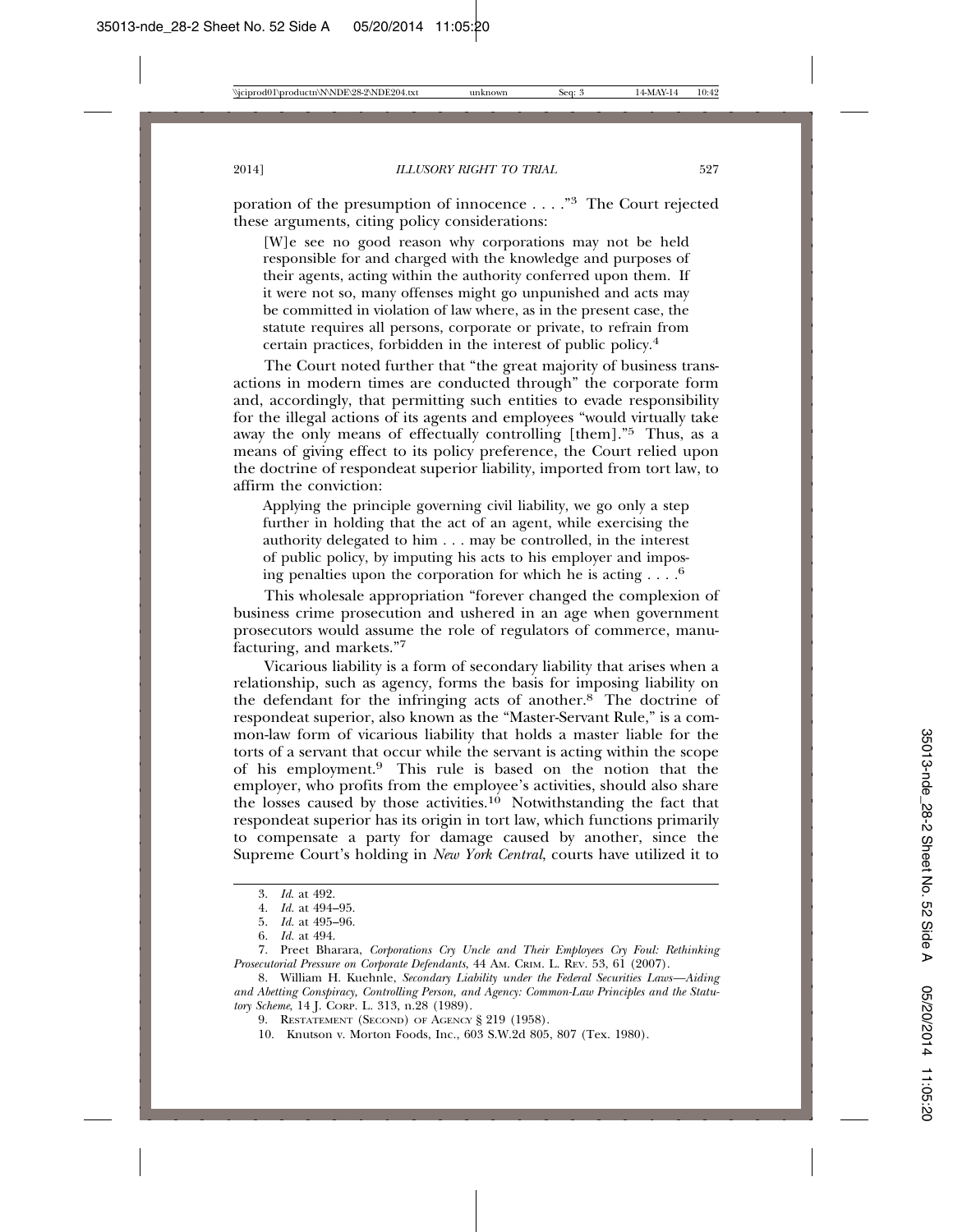impute both the guilty act, or actus reus, and the mental state, or mens rea, of a corporate agent to his or her corporate employer.

Under respondeat superior, corporate criminal liability attaches to conduct when a corporation's employee's or agent's actions are (1) within the scope of his or her duties and (2) intended, at least in part, to benefit the corporation. The first requirement is met if the employee had actual or apparent authority to engage in the act in question.<sup>11</sup> An employee acts with actual authority where the corporation, either "expressly or implicitly, gave the agent" authority to act on its behalf.<sup>12</sup> Apparent authority attaches if a third party reasonably believes the agent has authority to perform the act in question.<sup>13</sup> The second element requires that the employee perform the action in question to benefit the corporation. Significantly, however, the corporation need not have actually received any benefit for criminal liability to attach; $14$  as long as it was the employee's intention to bestow benefits upon the corporation, the employee's conduct can be imputed to the corporate defendant. Furthermore, providing benefit to the corporation need not have been the employee's primary motivation in engaging in illegal activity—a corporation may be found criminally liable even where the miscreant employee acts primarily for his or her own personal gain.15

The doctrine of respondeat superior can expose the corporate defendant to criminal liability even where (a) the criminal behavior was perpetrated by a low-level, rogue employee; (b) the criminal conduct is undertaken without the knowledge of upper-level management; (c) the employee was explicitly instructed by the corporation not to engage in the conduct; (d) the conduct directly violated established company policy; (e) there was no actual benefit to the corporation; (f) the company had a robust compliance program in place at the time of the offense;

<sup>11.</sup> *See, e.g.*, United States v. Inv. Enter. Inc., 10 F.3d 263, 266 (5th Cir. 1998) ("[A] corporation is criminally liable for the unlawful acts of its agents, provided that the conduct is within the scope of the agent's authority, whether actual or apparent.").

<sup>12.</sup> Lind v. Schenley Indus., Inc., 278 F.2d 79, 85 (3d Cir. 1960).

<sup>13.</sup> *See* Joel M. Androphy et al., *General Corporate Criminal Liability*, 60 TEX. B.J. 121, 121–22 (1997) (discussing actual and apparent authority).

<sup>14.</sup> *See, e.g.*, United States v. Automated Med. Labs., Inc., 770 F.2d 399, 407 (4th Cir. 1985) ("[B]enefit is not a 'touchstone of criminal corporate liability; benefit at best is evidential, not an operative fact.' Thus, whether the agent's actions ultimately redounded to the benefit of the corporation is less significant than whether the agent acted with the intent to benefit the corporation."); Standard Oil Co. of Tex. v. United States, 307 F.2d 120, 129 (5th Cir. 1962) (noting that if an employee acts to benefit the corporation, "[t]he act is no less the principal's if from such intended conduct either no benefit accrues, a benefit is indiscernible, or, for that matter, the result turns out to be adverse.").

<sup>15.</sup> *Automated Med. Labs., Inc.*, 770 F.2d at 407 (upholding corporation's conviction where corporation's agents acted "at least in part" to benefit corporation). However, acts committed by employees that are expressly contrary to the interests of the corporation and for which the corporation derives no benefit cannot subject the corporation to criminal liability. *Standard Oil Co. of Tex.*, 307 F.2d at 129 (reversing defendant Standard Oil's conviction because agents' criminal acts were intended to defraud company and were for benefit of a third party).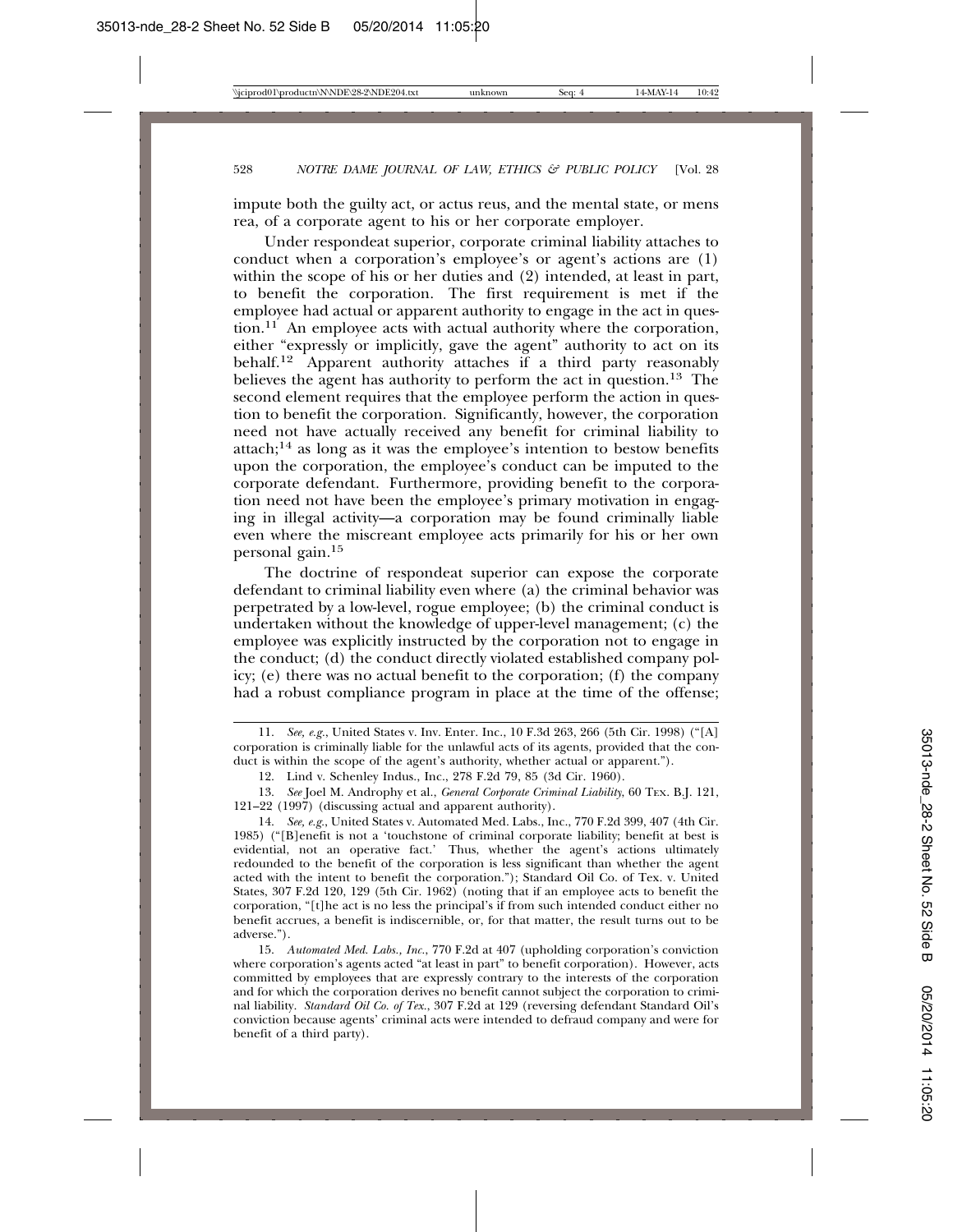and (g) the conduct was exposed by the compliance program.<sup>16</sup> In sum, the current regime requires virtually no nexus between the action and intention of the agent and the corporation. Once there is evidence that an employee engaged in criminal activity on the job, the criminal case against the company may be "virtually bulletproof."17

Reliance on respondeat superior liability in the corporate criminal context was a pragmatic approach at the turn of the twentieth century. "In the absence of both regulatory agencies and a significant system of public enforcement of civil and administrative law, the criminal law was the bedrock of social control."18 However, in light of the ascendance of a state and federal regulatory framework, the present refusal to move toward a more nuanced standard for corporate criminal liability cannot be justified.

While respondeat superior liability may, at least theoretically, further the deterrent goals of the criminal law, it does little to serve the retributive functions. With respect to deterrence, we write "theoretically" because the current regime's imprecision makes it an awkward instrument for discouraging corporate malfeasance. Deterrence theory holds that the threat of punishment may discourage criminal activity by impacting the cost-benefit analysis in which a would-be criminal engages prior to performing a prohibited activity.19 In other words, "to justify [a] penalty on grounds of deterrence," one must "[a]ssum[e] the offender behaves in a rational way" and avoids illegal conduct under circumstances where the risk of punishment overwhelms the potential for reward.20 In the context of organizational liability, however, the respondeat superior approach upsets this cost-benefit calculus because it attaches criminal liability for conduct that even a diligent corporation may not be able to prevent.

With respect to the latter penological purpose, retributive punishment "appeals to notions of moral culpability or just deserts," and thus we impose criminal sanctions where "it is morally proper to punish that person."21 Yet respondeat superior liability fails to reflect this function of the criminal law because it allows corporations to be found guilty based on an individual employee's conduct for which the company itself cannot reasonably be considered morally responsible. Notwithstanding that "corporation criminal law wears the garment of vicarious

<sup>16.</sup> Lucian E. Dervan, *Reevaluating Corporate Criminal Liability: The DOJ's Internal Moral Culpability Standard for Corporate Criminal Liability*, 41 STETSON L. REV. 7 (2011); Bharara, *supra* note 7, at 76.

<sup>17.</sup> Bharara, *supra* note 7, at 76; *see also* Andrew Weissman, *A New Approach to Corporate Criminal Liability*, 44 AM. CRIM. L. REV. 1319, 1320 (2007); *Standard Oil Co. of Tex*., 307 F.2d at 127 ("[A] corporation may be criminally bound by the acts of subordinate, even menial, employees.").

<sup>18.</sup> William S. Laufer & Alan Strudler*, Corporate Intentionality, Desert, and Variants of Vicarious Liability*, 37 AM. CRIM. L. REV. 1285, 1295 (2000).

<sup>19.</sup> *See, e.g.*, Roper v. Simmons, 543 U.S. 551, 561–62 (2005); Thompson v. Oklahoma, 487 U.S. 815, 837 (1988).

<sup>20.</sup> Kennedy v. Louisiana, 554 U.S. 407, 445 (2008).

<sup>21.</sup> *Developments in the Law—Corporate Crime: Regulating Corporate Behavior through Criminal Sanctions*, 92 HARV. L. REV. 1237, 1232 (1979).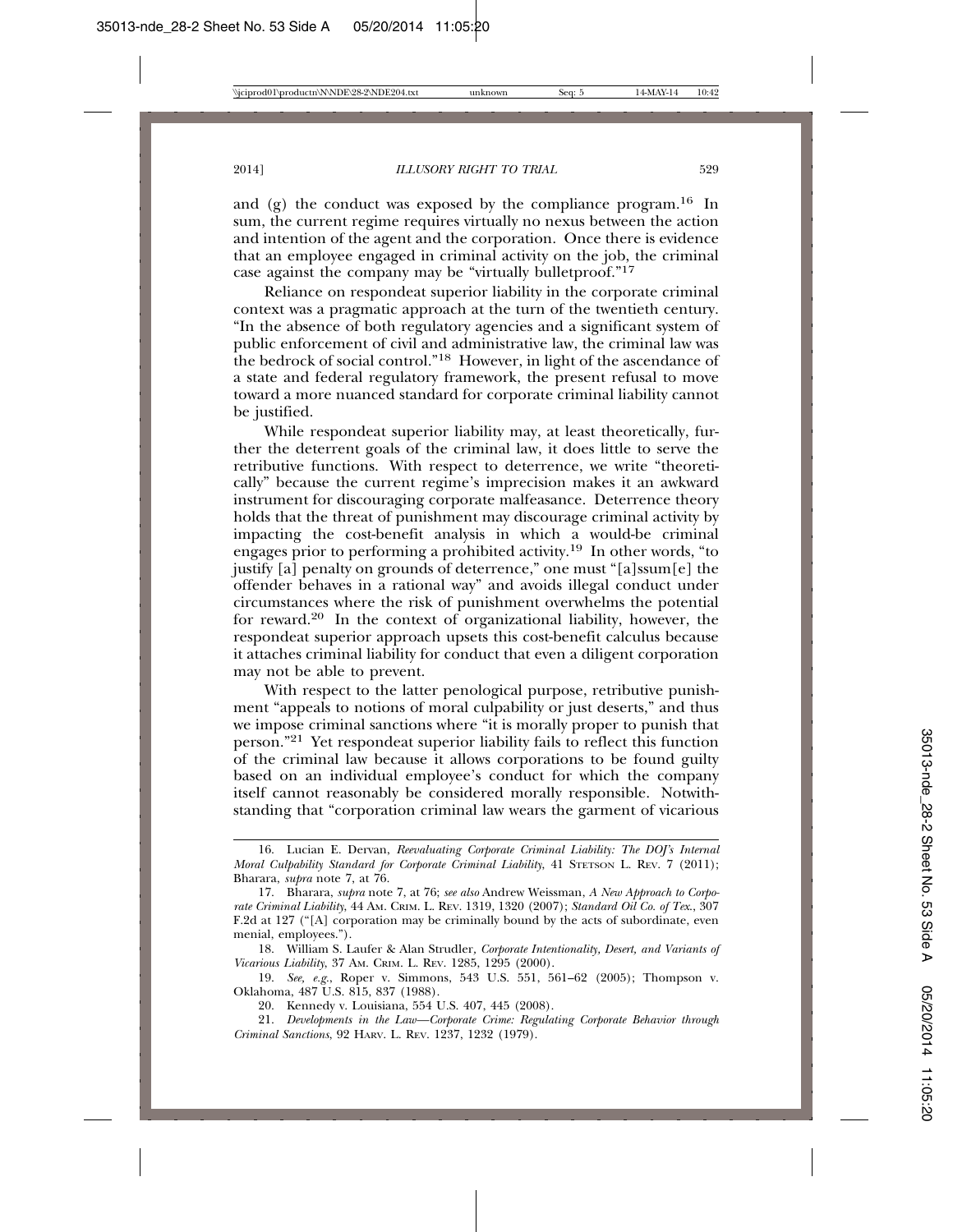liability somewhat like an ill-fitting hand-me-down," our legal system continues to sacrifice legal coherence in exchange for what amounts to, at best, marginal advances in preventing criminal conduct in a business context.<sup>22</sup>

#### B. *The* De Facto *System: Broad Prosecutorial Discretion as a Substitute for Substantive Law*

In practice, the respondeat superior liability standard authorizes prosecutors to indict both individual wrongdoers and their corporate employers, regardless of whether the corporation authorized, approved, acquiesced, or was even aware of the criminal activity. In recognition of this grant of extraordinary discretion, the Department of Justice ("DOJ") has internally endeavored to prevent its own prosecutors from pursuing criminal charges against a corporate entity without first attempting to assess the culpability of the organization itself.23 The guidance set forth in the "DOJ's Principles of Federal Prosecution of Business Organizations" ("Principles") reflects this perspective, and sets forth nine factors designed to guide corporate criminal charging decisions:

- 1. the nature and seriousness of the offense, including the risk of harm to the public, and applicable policies and priorities, if any, governing the prosecution of corporations for particular categories of crime;
- 2. the pervasiveness of wrongdoing within the corporation, including the complicity in, or the condoning of, the wrongdoing by corporate management;
- 3. the corporation's history of similar conduct, including prior criminal, civil, and regulatory enforcement actions against it;
- 4. the corporation's timely and voluntary disclosure of wrongdoing and its willingness to cooperate in the investigation of its agents;
- 5. the existence and adequacy of the corporation's pre-existing compliance program;
- 6. the corporation's remedial actions, including any efforts to implement an effective corporate compliance program or to improve an existing one, to replace responsible management, to discipline or terminate wrongdoers, to pay restitution, and to cooperate with the relevant government agencies;
- 7. collateral consequences, including disproportionate harm to shareholders, pension holders, and employees not proven personally culpable, as well as impact on the public arising from the prosecution;
- 8. the adequacy of the prosecution of individuals responsible for the corporation's malfeasance; and

<sup>22.</sup> Bharara, *supra* note 7, at 63.

<sup>23.</sup> *See* Memorandum from Mark Filip, Dep. Att'y Gen., U.S. Dep't of Jus., to Heads of Dep't Components and U.S. Att'ys, PRINCIPLES OF FEDERAL PROSECUTION OF BUSINESS ORGANIZATIONS (2008), at 3–4, *available at* http://www.justice.gov/dag/readingroom/ dag-memo-08282008.pdf [hereinafter Filip Memo.].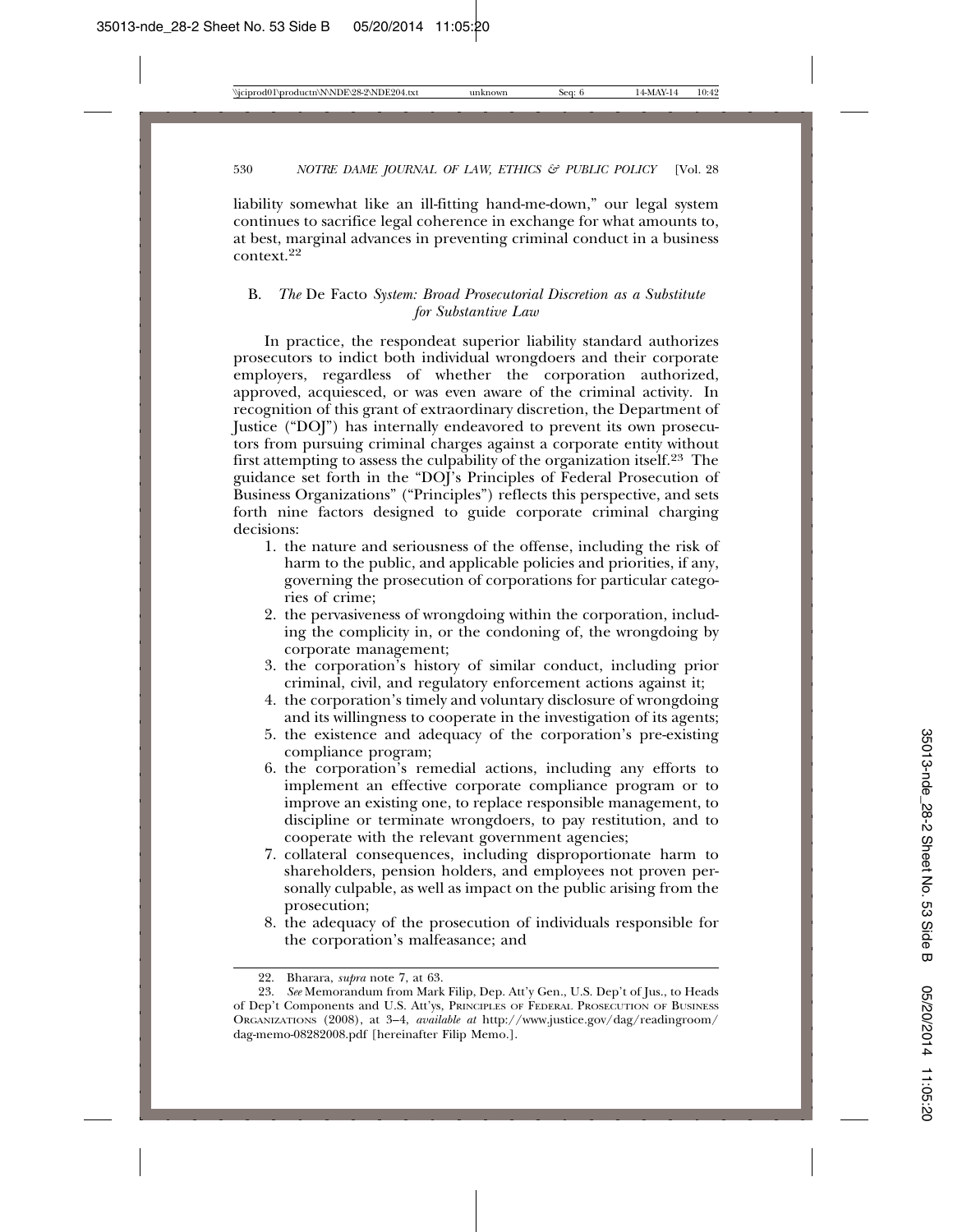9. the adequacy of remedies such as civil or regulatory enforcement actions.<sup>24</sup>

Indeed, the Principles and the commentary thereto recognize that the respondeat superior standard fails to account for basic characteristics of organizational behavior, corporate personhood, and entity culpability.<sup>25</sup> For example, the Principles acknowledge that corporate exposure to criminal liability is more appropriate where the misconduct is "undertaken by a large number of employees" or "condoned by upper management."<sup>26</sup> Prosecutors are also instructed that, "[a] history of similar misconduct may be probative of a corporate culture that encouraged, or at least condoned, such misdeeds, regardless of any compliance program."27 Further, the Principles recognize that a properly enforced compliance program must inform any analysis of corporate culpability, advising that, "it may not be appropriate to impose liability upon a corporation, particularly one with a robust compliance program in place, under a strict respondeat superior theory for the single isolated act of a rogue employee."28

On paper, therefore, the Principles appear to mitigate much of the harm caused by the respondeat superior liability regime. That is, the Principles seem to signal—notwithstanding the absence of a corrective legislative rule or judicial holding— that the government has, in practice, "abandon[ed] the principles of vicarious liability" announced in *New York Central*, and "replace[d] th[at] substantive law with permissive guidance recognizing corporate personhood."29

For several reasons, however, the Principles are not an adequate substitute for legislative and judicial reform of the substantive law of corporate criminal liability. First, while the government's consideration of the Principles may be mandatory, they neither create legal rights for corporate defendants nor are binding on federal prosecutors.30 Indeed, the United States Attorneys' Manual, in which the Principles are published, expressly disclaims any reliance on the guidelines contained within the Manual as a defense at trial:

The Manual provides only internal Department of Justice guidance. It is not intended to, does not, and may not be relied upon to create any rights, substantive or procedural, enforceable at law by any party in a matter civil or criminal. Nor are any limitations

29. Laufer & Strudler, *supra* note 18, at 63.

<sup>24.</sup> U.S. DEP'T OF JUSTICE, UNTIED STATES ATTORNEYS' MANUAL: PRINCIPLES OF FED-ERAL PROSECUTION OF BUSINESS ORGANIZATIONS (2008) [hereinafter, PRINCIPLES OF PROSE-CUTION], §§ 9-28.300–1100, *available at* http://www.justice.gov/usao/eousa/foia\_reading \_room/usam/title9/28mcrm.htm; *see also* Filip Memo., *supra* note 23, at 3–4.

<sup>25.</sup> *See* Filip Memo., *supra* note 23, at 3 (noting that "due to the nature of the corporate 'person,'" corporate charging decisions require analysis of factors generally inapplicable to individuals).

<sup>26.</sup> PRINCIPLES OF PROSECUTION, at § 9-28.500.

<sup>27.</sup> PRINCIPLES OF PROSECUTION, at § 9-28.600 cmt.

<sup>28.</sup> PRINCIPLES OF PROSECUTION, at §§ 9-28.500.

<sup>30.</sup> *See* U.S. Dep't of Justice, United States Attorneys' Manual § 1-1.100 (updated May 2009), *available at* http://www.justice.gov/usao/eousa/foia\_reading\_room/usam/ title1/1mdoj.htm.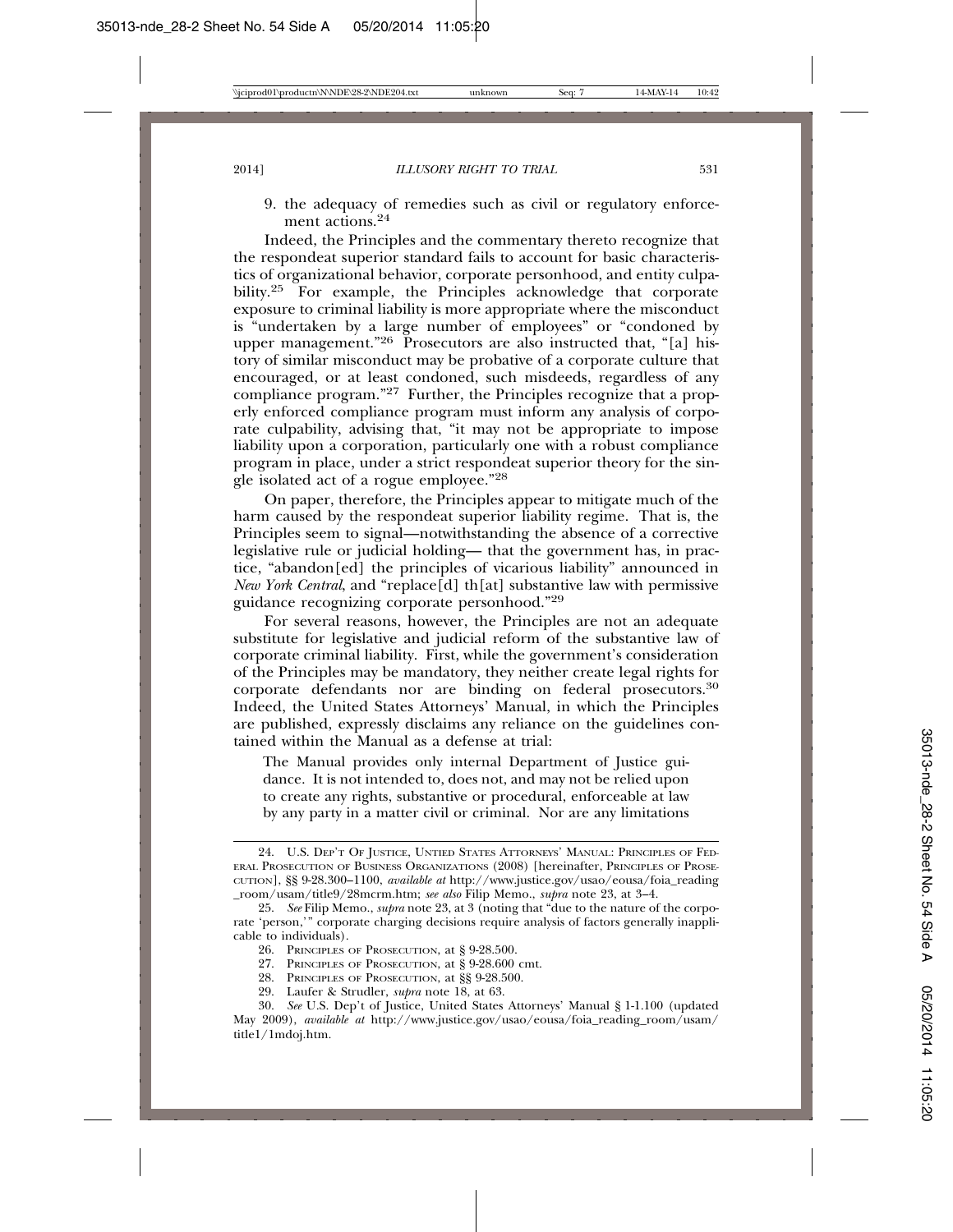hereby placed on otherwise lawful litigative prerogatives of the Department of Justice.<sup>31</sup>

Second, as the Filip Memorandum—an internal DOJ document authored to inform federal corporate charging decisions—and its predecessors, the Thompson and McNulty Memoranda, (collectively, "the Memoranda"), emphasize, individual prosecutors retain significant charging discretion notwithstanding the factors delineated in the Principles: "In making a decision to charge a corporation, the prosecutor generally has substantial latitude in determining when, whom, how, and even whether to prosecute for violations of federal criminal law."32 Thus, neither the Principles nor the Memoranda provide "the predictable guidance [ ]or the protection to the accused of a binding liability standard."33 Third, both the Filip Memorandum and those Memoranda it supersedes cite cases supporting the broad liability regime set forth in *New York Central* and its progeny.<sup>34</sup> In sum, the DOJ's pronouncements "present[ ] something of a paradox, given the attempt to outline appropriate limitations on the exercise of discretion, while simultaneously reserving the right to exercise the broadest possible discretion allowed under the law. It is therefore an expression of untrammeled power in theory, but also suggestive of reasonable restraint in practice."<sup>35</sup>

Given the breadth of discretionary power reserved in these documents, it is not difficult to see why defense attorneys take limited comfort in the nine factors set forth in the Principles or in cautionary language contained within the Memoranda notwithstanding the laudable intentions of prosecutors at Main Justice and within the individual branch offices. Moreover, in the event a corporate defendant elects to present a defense at trial, it is the respondeat superior standard that will govern and form the basis for jury instructions, not the considerations set forth in the Principles or the Memoranda. Thus, prosecutorial selfrestraint alone does not—indeed, cannot—"provide the inherent or legal protection against the problem of over inclusiveness that a genuine theory of corporate culpability would provide."36

35. Bharara, *supra* note 7, at 79.

36. Jennifer Moore, *Corporate Culpability Under the Federal Sentencing Guidelines*, 34 ARIZ. L. REV. 743, 761 (1992).

<sup>31.</sup> *See id.*

<sup>32.</sup> Filip Memo., *supra* note 23, at 4; Memorandum from Larry D. Thompson, Dep. Att'y Gen., U.S. Dep't of Jus., to Heads of Dep't Components and U.S. Att'ys, U.S. Dep't of Justice (2003), at 4, *available at* http://www.usdoj.gov/dag/cftf/business\_organizations .pdf [hereinafter Thompson Memo.]; Memo. from Paul J. McNulty, Dep. Att'y Gen., U.S. Dep't of Jus., to Heads of Dep't Components and U.S. Att'ys, U.S. Dep't of Justice (2006), at 5, *available at* http://www.justice.gov/dag/speeches/2006/mcnulty\_memo.pdf [hereinafter McNulty Memo.].

<sup>33.</sup> George R. Skupski, Note, *The Senior Management Mens Rea: Another Stab at a Workable Integration of Organizational Culpability into Corporate Criminal Liability*, 62 CASE W. RES. L. REV. 263, 296 (2011).

<sup>34.</sup> *See* Filip Memo., *supra* note 23, at 2–3 (citing cases); Thompson Memo., *supra* note 32, at 2 (citing cases); McNulty Memo., *supra* note 32, at 3 (citing cases).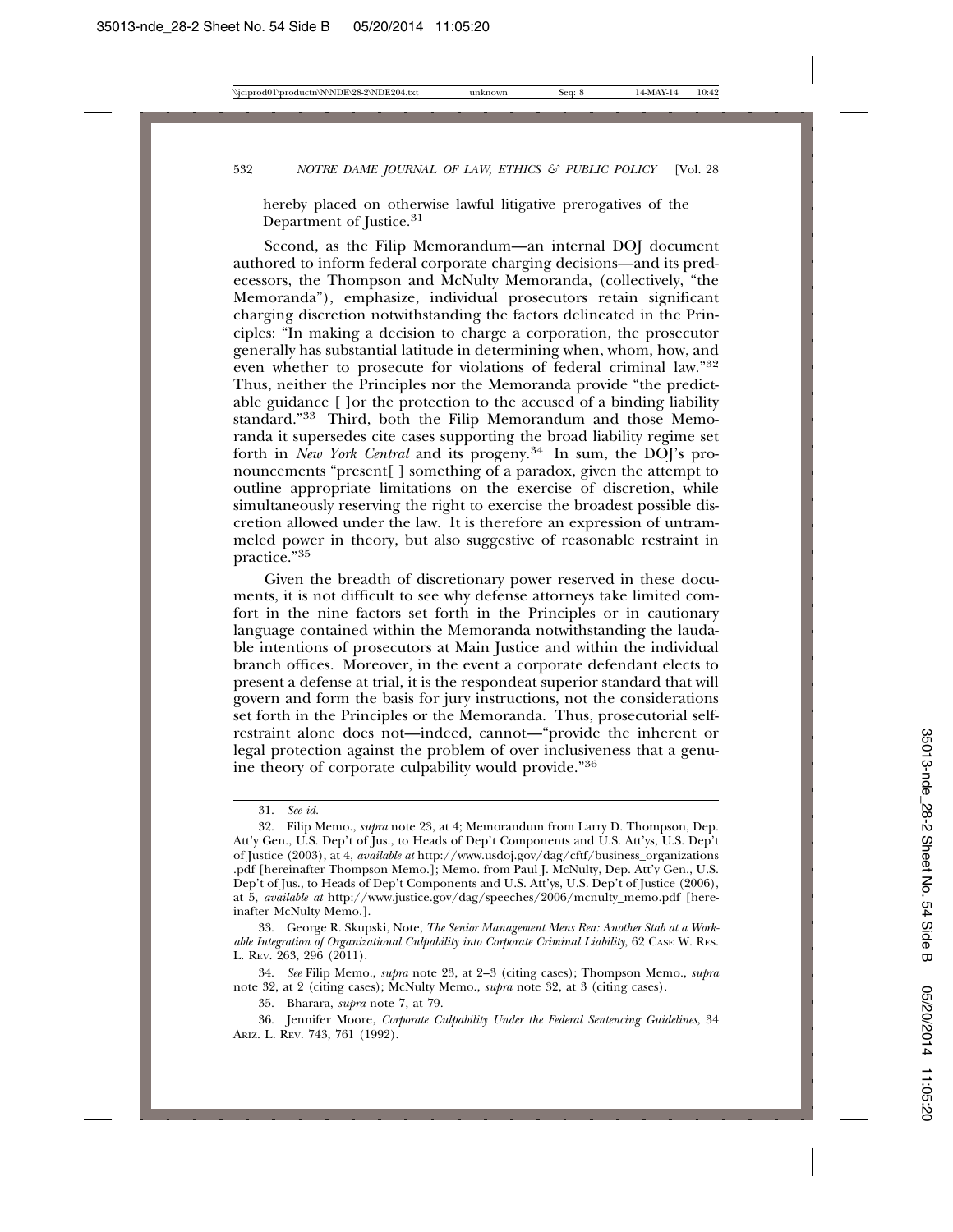Of additional concern, the discretionary *de facto* criminal liability standard is economically inefficient. First, legal uncertainty makes corporate planning difficult. That is, where "a corporation has no clear sense of what employee crimes will be imputed to the entity or what punishment those crimes might produce, the corporation will have difficulty properly allocating its resources."<sup>37</sup> Second, respondeat superior liability may "overdeter" legitimate corporate activity, "compelling risk-averse corporations to steer employees away from borderline but permissible conduct out of uncertainty over punishment."38 What's more, the over- deterrence of legitimate business practices creates inefficiencies without necessarily delivering a benefit to the public or the corporation in exchange. Typically, as in the case of rent ceilings, labor laws, and tariffs, to name a few, we bargain efficiency in exchange for a public benefit. In this instance, however, the cost-benefit calculation difficulty introduced by the respondeat superior corporate criminal liability regime begs the question of whether there is much public good to be gained in the bargain.

In sum, unenforceable aspirations on the part of the prosecuting entity fail to remedy fully the shortcomings in the common law test for corporate criminal liability. As one judge observed, "prosecutorial discretion is not an adequate substitute for statutes carefully drawn to prohibit only conduct that deserves criminal punishment. 'Criminalize them all and let the prosecutors sort them out' is not a particularly inspiring slogan for a penal code."39

#### B. *Debarment and Exclusion*

The low threshold for criminal liability embodied in the federal common law may render the chances of victory at a trial remote, even for the good corporate citizen who made a genuine effort to prevent the alleged malfeasance. This, however, is just one feature of a broader legal landscape that has narrowed the courthouse doors to large corporate defendants. Beyond the liability threshold itself lay a number of federal statutes and regulations that prohibit defendants found to have engaged in criminal misconduct from contracting with or being reimbursed by the federal government. Thus, not only is the morally blameless corporation faced with the very real risk of losing at trial, it also may, pursuant to the federal debarment and exclusion provisions, be subject thereafter to what is in effect a "corporate death penalty."<sup>40</sup> In tandem with the respondeat superior liability, these consequences collateral to a loss at criminal trial place the corporate criminal defendant

<sup>37.</sup> Erik Paulsen, *Imposing Limits on Prosecutorial Discretion in Corporate Prosecution Agreements*, 82 N.Y.U. L. REV. 1434, 1460 (2007).

<sup>38.</sup> *Id.* at 1449.

<sup>39.</sup> Ellen S. Podgor, *Department of Justice Guidelines: Balancing "Discretionary Justice"*, 13 CORNELL J.L. & PUB. POL'Y 167, 170 (2004) (emphasizing that the guidelines may be changed at any time and are not subject to judicial review).

<sup>40.</sup> *See* Christopher A. Wray & Robert K. Hur, *Corporate Criminal Prosecution in a Post-Enron World: The Thompson Memo in Theory and Practice*, 43 AM. CRIM. L. REV. 1095, 1134 (2006).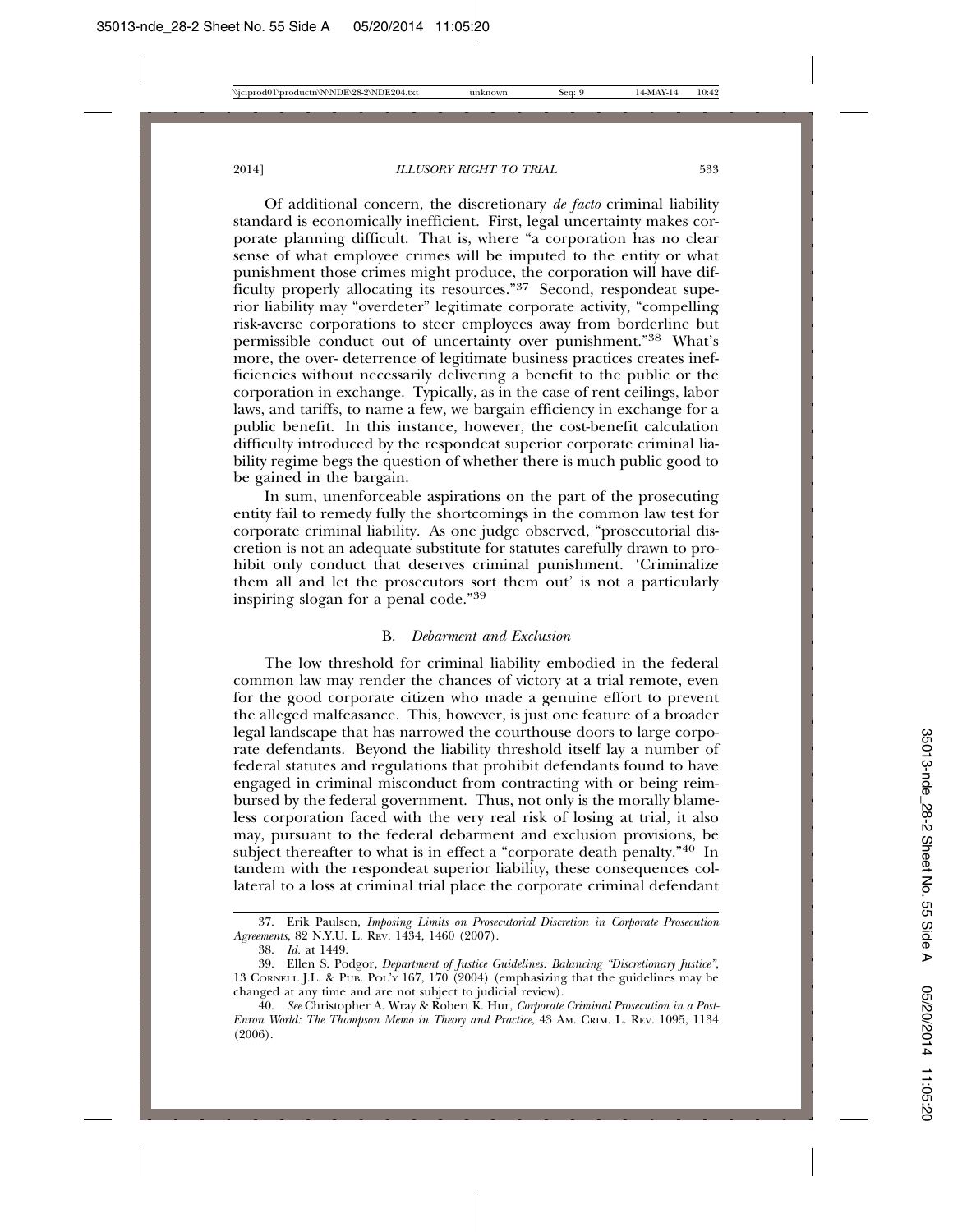in a position "akin to so-called exceedingly vulnerable eggshell plaintiffs in tort law" who, "subject as they are to market pressures, may not be able to survive indictment, much less conviction and sentencing."41

A corporation may be debarred or excluded in several ways. First, a corporation may be debarred at the discretion of a federal agency pursuant to the Federal Acquisition Regulations.42 The purpose of this type of debarment, commonly referred to as "administrative debarment," is not to punish corporations, but rather "to protect the Government's interest" by ensuring that agencies only deal with dependable companies.43 Second, a corporation can be debarred pursuant to a statute that mandates a convicted corporation be debarred.<sup>44</sup> This is known as "statutory debarment." The purpose of statutory debarment is to promote compliance with the law and is therefore punitive in nature.45 Finally, a corporation may be excluded from the participation in federal programs such as Medicare.46 While debarment or exclusion determinations typically do provide the subject entity an opportunity to appeal, the implicated review may not always be robust or meaningful.

Debarment and exclusion can be catastrophic. With an estimated \$535.3 billion spent in fiscal year 2010 alone, the United States government is by far the largest buyer of goods and services in the world.<sup>47</sup> While companies that do not depend on contracts with or reimbursement by the federal government for their livelihood may be able to weather a debarment or exclusion, for those corporations whose business models revolve around federal contracts—*e.g.*, those in the health care space—exclusion or debarment may amount to a "corporate 'death penalty' . . . effectively ending the ability of the company to remain in that regulated field."48 Of course, as the 2002 collapse of Arthur Andersen taught all too well, an agency decision to debar or exclude may not only impact management, but also may lead to financial catastrophe for the corporation's hundreds, thousands, or even tens of thousands of employees, not to mention innocent stockholders,

45. KATE M. MANUEL, CONG. RESEARCH SERV., RL 34753, DEBARMENT AND SUSPEN-SION OF GOVERNMENT CONTRACTORS: AN OVERVIEW OF THE LAW INCLUDING RECENTLY ENACTED AND PROPOSED AMENDMENTS 2, 12 (2012).

46. *See* 42 U.S.C. § 1320a-7(b) ("The Secretary may exclude the following individuals and entities from participation in any Federal health care program.").

47. Rena Steinzor & Anne Havermann, *Too Big to Obey: Why BP Should Be Debarred*, 36 WM. & MARY ENVTL. L. & POL'Y REV. 81, 111 (2011).

48. JAMES T. O'REILLY ET AL., PUNISHING CORPORATE CRIMES: LEGAL PENALTIES FOR CRIMINAL AND REGULATORY VIOLATIONS 256 (2009).

<sup>41.</sup> Bharara, *supra* note 7, at 72.

<sup>42. 48</sup> C.F.R. § 9.400 *et seq.*

<sup>43. 48</sup> C.F.R. § 9.402(b).

<sup>44.</sup> *See, e.g.*, the Clean Air Act, 42 U.S.C. § 7606(a) ("No Federal agency may enter into any contract with any person who is convicted of any offense under section  $7413(c)$ of this title for the procurement of goods, materials, and services to perform such contract at any facility at which the violation which gave rise to such conviction occurred if such facility is owned, leased, or supervised by such person."); *see also* 2 C.F.R. § 1532.1130(a) ("[Clean Air Act] . . . disqualifications are exclusions mandated by statute.").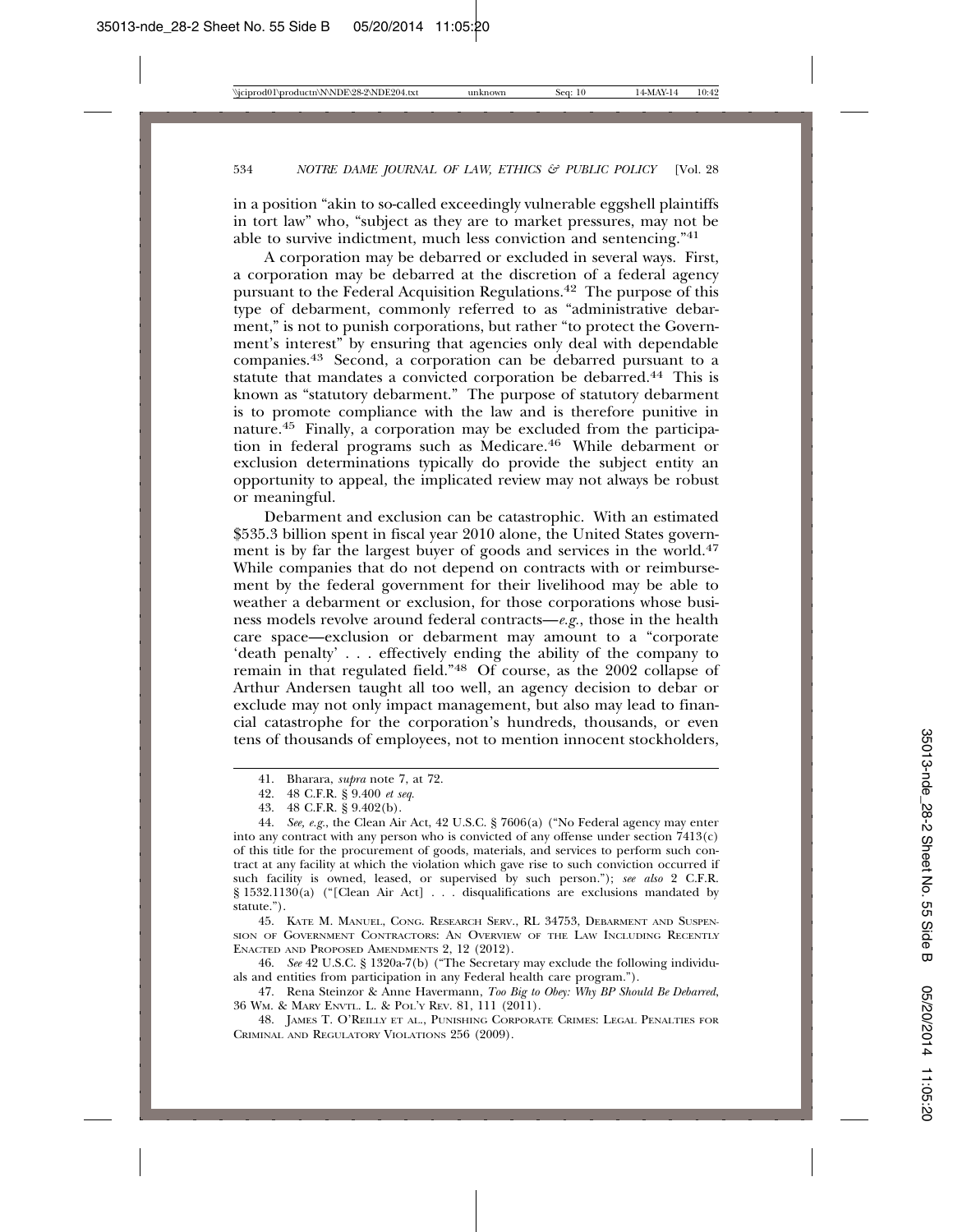and, indeed, the public at large—even before such decision has been finally reviewed.<sup>49</sup>

#### C. *Corporate Compliance Programs: Too Little Too Late*

Due to the untenable risk occasioned by those factors detailed above and by costs incurred through follow-on collateral civil litigation, most large corporations have instituted wide ranging and expensive compliance programs aimed at ensuring that their employees do not engage in criminal conduct. However, due to Congress's and the courts' unwillingness to incorporate a robust-compliance-programdefense into the substantive criminal law, these initiatives have paid few dividends to corporations seeking to defend themselves against allegations of criminal conduct. Because the respondeat superior liability regime views such efforts as legally irrelevant, corporations with sincere, first-rate compliance programs find themselves as defenseless at trial and by extension as vulnerable to debarment or exclusion—as corporations that encourage or make no genuine effort to curb malfeasance.<sup>50</sup> Indeed, criminal courts routinely exclude from consideration by a jury evidence concerning the existence of a compliance program.<sup>51</sup>

To be sure, the United States Sentencing Guidelines for Organizations (the "Guidelines") recognize that a corporation's commitment to deter misconduct is a relevant factor for determining the degree of punishment to which a corporate defendant should be subject following conviction. Any downward departure at sentencing, however, can only palliate but never cure. Sentencing consideration is too little too late for the soon-to-be debarred or excluded corporation. In the end, the balancing efforts reflected in the Principles and the Guidelines fail to resolve the fundamental problem: the respondeat-superior-liability regime and the debarment and exclusion laws, together, may render a criminal indictment fatal for many a large corporation.

<sup>49.</sup> *See, e.g.*, Elizabeth K. Ainslie, *Indicting Corporations Revisited: Lessons of the Arthur Andersen Prosecution*, 43 AM. CRIM. L. REV. 107, 109 (2006) (noting that by the end of 2002, only 3,000 of Arthur Andersen's 85,000 employees remained at the company and that "the public benefits generated by prosecuting [Arthur] Andersen criminally were minimal or, if they existed at all, were exceedingly subtle").

<sup>50.</sup> U.S. SENTENCING GUIDELINES MANUAL § 8B2.1.

<sup>51.</sup> For example, in *United States v. Twentieth Century Fox Film Corp.*, the Ninth Circuit upheld the district court judge's decision to exclude from the jury evidence of the corporate defendant's extensive compliance program, reasoning that the "program, however extensive, does not immunize the corporation from liability when its employees, acting within the scope of their authority, fail to comply with the law." United States v. Twentieth Century Fox Film Corp., 882 F.2d 656, 660 (2d Cir. 1989), *cert. denied*, 493 U.S. 1021 (1990); *see also* United States v. Gen. Motors Corp., 226 F.2d 745, 749 (3d Cir. 1955) (approving jury instruction stating: "It does not matter that the specific acts involved were not expressly authorized by the Corporation, nor is it material [that] the Corporation by general policy or otherwise may have expressly instructed the officers and agents not to perform the specific acts which were in fact done if acts were in the course of employment."); C.I.T. Corp. v. United States, 150 F.2d 85, 90 (9th Cir. 1945) (holding that "it was proper to exclude evidence that [the employee's] . . . causing of the false statements was contrary to the instructions to use care in their preparation").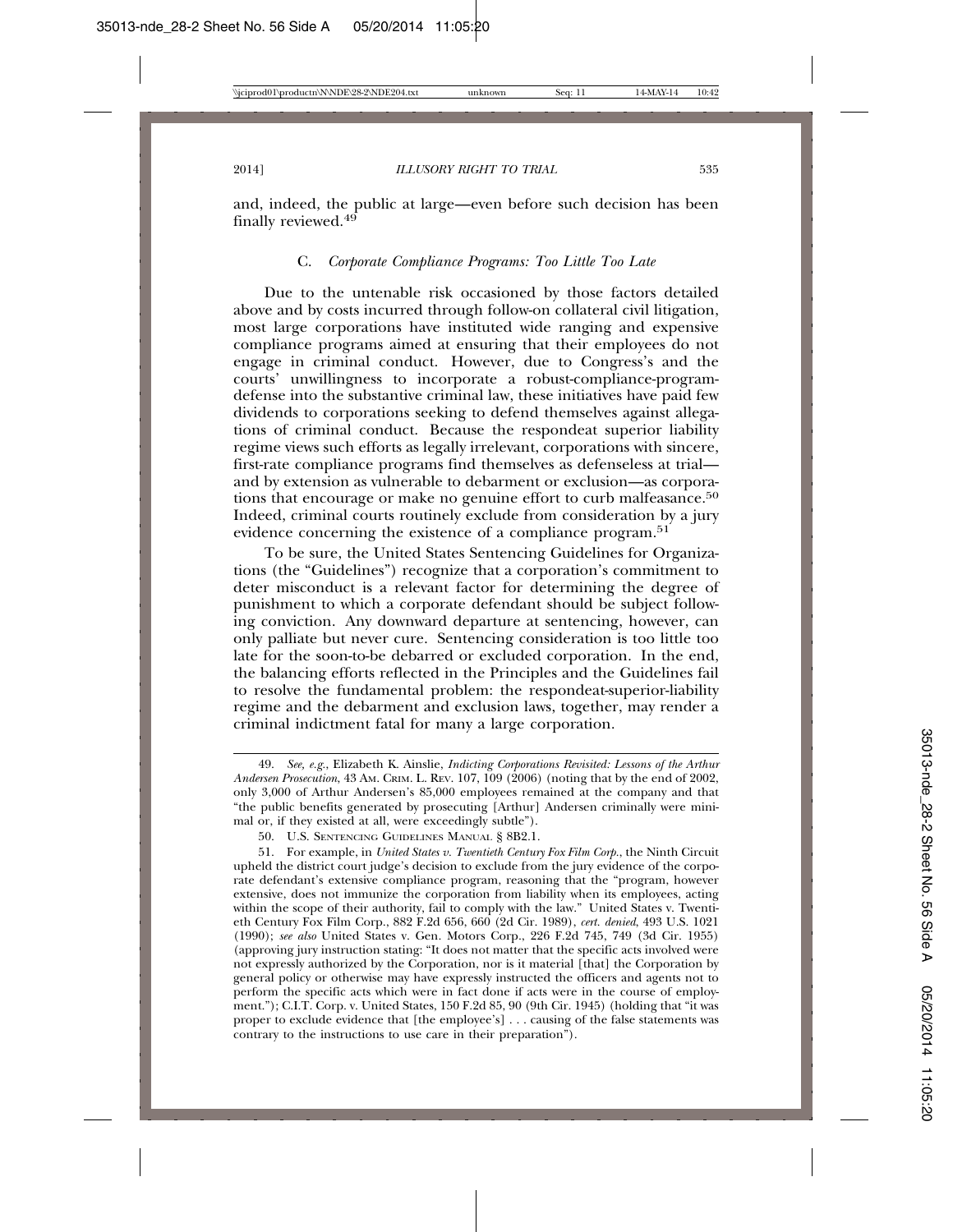#### II. THE RISE OF THE MANDATORY PUNISHMENT REGIME: DEFERRED AND NON-PROSECUTION AGREEMENTS

The characteristics of the corporate criminal law result in an unusual state of affairs: neither a corporation nor a federal prosecutor has an incentive to take a corporate criminal case to trial. From the corporation's perspective, respondeat superior may render remote the odds of a not-guilty verdict. From the prosecutor's perspective, debarment and exclusion upon conviction risk substantial injury to innocent third parties—*i.e.*, employees, stockholders, and consumers—and to the national economy as a whole. In recognition of this risk generally, and specifically in the wake of criticism following the conviction and resulting collapse of Arthur Andersen, the DOJ has increasingly turned to non-prosecution agreements ("NPAs") and deferred prosecution agreements ("DPAs") as a means to enforce corporate criminal law. While preferable to the result for Arthur Andersen, this development itself has collateral consequences.

NPAs embody the government's agreement with a defendant *not to file* criminal charges in exchange for compliance with negotiated conditions during the term of the agreement, typically one to three years. DPAs, in contrast, reflect the government's agreement to defer prosecution of *filed charges* in exchange for complying with specified conditions for a term of years, again, typically one to three years, at the expiration of which the charges are dropped. While in certain respects the difference is material, such differences are beyond the scope of this Article, so for ease of reference we refer to DPAs and NPAs collectively as "N/ DPAs"

Although corporate N/DPAs vary with the circumstances, they reflect some combination and at times all of the following corporate concessions in exchange for an agreement not to prosecute: (1) acknowledgement that the government will, in fact, prosecute should the agreement—in the government's sole discretion—be breached;<sup>52</sup> (2) an admission to specific conduct that, if subsequently admitted into evidence upon breach of the agreement, effectively constitutes an admission of guilt;<sup>53</sup> (3) substantial cooperation from the corporation in the investigation and subsequent prosecution of individual employees;<sup>54</sup> (4) institution of extensive remedial programs, frequently with a

<sup>52.</sup> *See, e.g.*, Brandon L. Garrett, *Structural Reform Prosecution,* 93 VA. L. REV. 853, 919 (2007) ("The vast majority of agreements (eighty-three percent) permit the DOJ, in its sole discretion, to find an agreement has been breached and then pursue a prosecution.").

<sup>53.</sup> *Id.* at 867 (noting that admissions in the KPMG DPA "would have nearly certainly resulted in conviction" had DOJ prosecuted the company in the event of a breach of the agreement).

<sup>54.</sup> *Id.* at 880–81 (noting that cooperation is essential in the investigation of corporate crime because "[o]rganizational prosecutions require a substantial investment due to their complexity" among other reasons).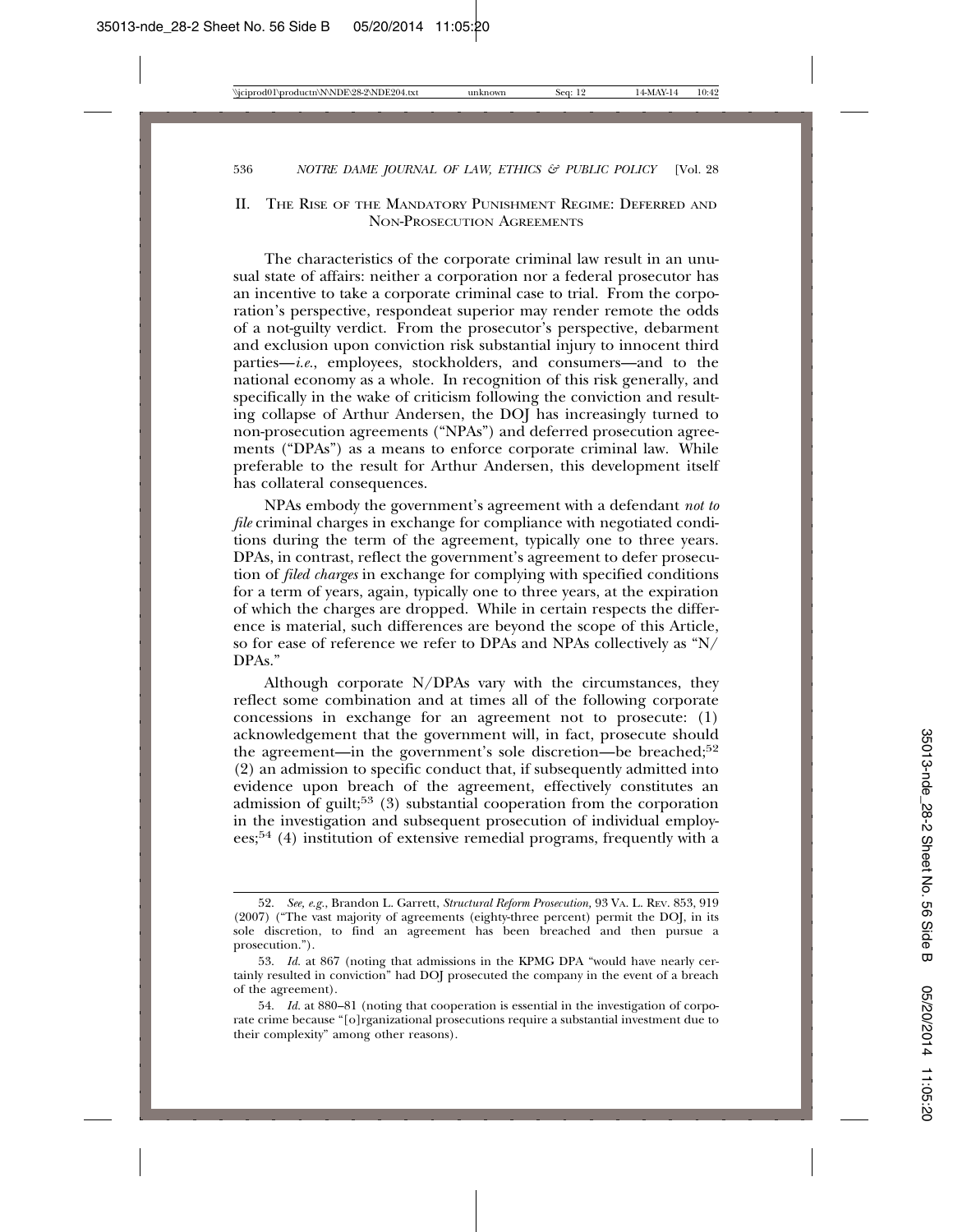robust and expensive monitoring component;55 and (5) substantial financial penalties (of late often greater than nine figures).56

N/DPAs first came into wide use during the 1960s as a penologically-useful alternative to prosecuting first-time offenders and juveniles.57 It was understood by social scientists at the time that such individuals were more likely to be rehabilitated through an agreement mandating reform than through conviction and incarceration with its attendant collateral consequences.58

Then, in 1992, the DOJ and the Securities and Exchange Commission began to investigate the Salomon Brothers brokerage house for violations of the securities laws.59 After the company paid substantial fines, instituted a robust compliance program, and undertook other farreaching remedial measures, the government declined to prosecute it.<sup>60</sup> And thus the era of the corporate N/DPA was born.<sup>61</sup>

As has been well-chronicled, the dramatic ascendance of the DPA was non-linear. While N/DPAs were employed sparingly in the 1990s and early 2000s, their usage has exploded of late.<sup>62</sup> Indeed, since 2010, the government has entered into more than one hundred  $N/DPAs<sup>63</sup>$ It is no mystery why: both corporations and the government are virtually required to rely upon them in order to circumvent the unfairness created by the combination of respondeat superior liability and the collateral consequences of a conviction, including debarment and exclusion.

From the perspective of the corporation, the mere announcement by prosecutors that they are investigating a corporation can cause extraordinary reputational and financial harm.<sup>64</sup> That is, even the "*threat* of indictment" is "a matter of life and death to many compa-

58. *See, e.g.*, Greenblum, *supra* note 57, at 1866.

59. *See, e.g.*, Peter Spivack & Sujit Raman, *Regulating The 'New Regulators': Current Trends In Deferred Prosecution Agreements*, 45 AM. CRIM. L. REV. 159, 163–64 (2008).

60. *See, e.g.*, Brooks, *supra* note 57, at 149.

61. *See, e.g.*, *id.* at 149; Greenblum, *supra* note 57 at 1872–73.

62. *See, e.g.*, David M. Uhlmann, *Deferred Prosecution and Non-Prosecution Agreements and the Erosion of Corporate Criminal Liability*, 72 MD. L. REV. 1295, 1311 (2013).

63. Brandon L. Garrett & Jon Ashley, *Federal Organizational Prosecution Agreements*, UNIV. OF VA. SCH. OF L. (Apr. 10, 2014, 11:45 P.M.), http://lib.law.virginia.edu/Garrett/ prosecution\_agreements/home?destination=home.suphp&order=field\_date&sort=as. *See also* Kristie Xian, Note, *The Price of Justice: Deferred Prosecution Agreements in the Context of Iranian Sanctions*, 28 NOTRE DAME J.L. ETHICS & PUB. POL'Y 631, 633 (2014) (discussing how how the U.S. government uses DPAs in context of Iranian sanctions).

64. *See, e.g.*, F. Joseph Warin & Andrew S. Boutros, *Deferred Prosecution Agreements: A View from the Trenches and a Proposal for Reform*, 93 VA. L. REV. IN BRIEF 121, 129 (2007)

<sup>55.</sup> *Id.* at 863–64 (describing reforms required of KPMG in exchange for entering into a DPA).

<sup>56.</sup> *See, e.g.*, *id.* at 899 (2007) (noting that as of 2007, the average DPA fine was \$141 million).

<sup>57.</sup> *See, e.g.*, Allen R. Brooks, Comment, *A Corporate Catch-22: How Deferred and Non-Prosecution Agreements Impede the Full Development of the Foreign Corrupt Practices Act*, 7 J.L. ECON & POL'Y 137, 147 (2010); Matt Senko, Note, *Prosecutorial Overreaching in Deferred Prosecution Agreements*, 19 S. CAL. INTERDISC. L.J. 163, 169 (2009); Benjamin M. Greenblum, Note, *What Happens to A Prosecution Deferred? Judicial Oversight of Corporate Deferred Prosecution Agreements*, 105 COLUM. L. REV. 1863, 1866 (2005).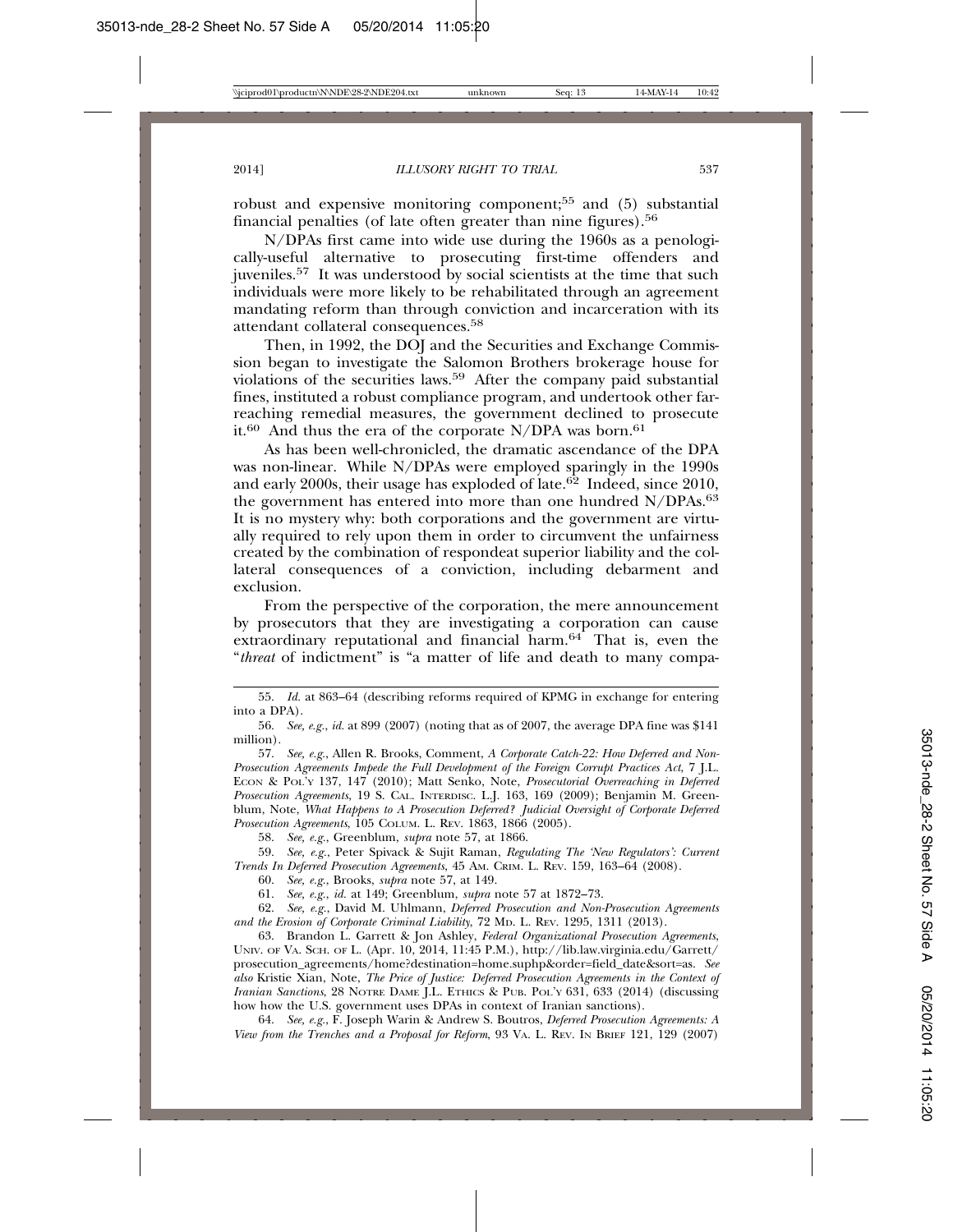nies."65 Were indictment to follow, the damage could become irreparable as "[s]tock prices plummet, lines of credit dry up, and clients are scared off." $66$  A conviction, of course, can be a virtual death sentence for a corporation: excluded or debarred from federal programs, mistrusted by consumers and suppliers, overlooked by investors, it may cease to exist.67 These collateral consequences are so potent that they have become "coercive forces" virtually rendering "the adversary system a myth in the context of corporate criminal liability." $68$  Thus to a corporation, in most cases, an N/DPA may be the only way to survive absent a prosecutorial declination.

For its part, the government, wary of precipitating the sort of collateral damage that accompanied the Arthur Andersen conviction, endeavors to punish corporate misconduct *ex post* while limiting the risk of harm to innocent third parties such as shareholders, employees, and other market participants.69 As one commentator has noted, "prosecutors have their slingshot: they wield the threat of an indictment, which results in potentially catastrophic collateral and reputational consequences to a corporation," but "it is a threat that prosecutors can ill afford to carry out due to those consequences."70 Moreover, the government believes that the N/DPA framework—which prioritizes evidence of voluntary disclosure of misconduct and the aggressive institution of compliance measures when determining whether to grant a N/DPA—also provides a mechanism to incentivize appropriate corporate conduct *ex ante*. 71

That both the government and the corporation are primarily interested in out-of-court resolution, however, does not render the parties

66. Paulsen, *supra* note 37, at 1456; *see also* Todd J. Canni, *Shoot First, Ask Questions Later: An Examination and Critique of Suspension and Debarment Practice Under the FAR, Including a Discussion of the Mandatory Exclusion Rule, the IBM Suspension, and Other Noteworthy Developments*, 38 PUB. CONT. L.J. 547, 586–87 (2009); Assaf Hamdani & Alon Klement, *Corporate Crime and Deterrence*, 61 STAN. LAW REV. 271, 279–80 (2008).

67. *See, e.g.*, Uhlmann, *supra* note 62, at 1310 (discussing the collapse of Arthur Andersen LLP following its corporate prosecution by the DOJ).

68. Julie R. O'Sullivan, *The Last Straw: The Department of Justice's Privilege Waiver Policy And The Death of Adversarial Justice in Criminal Investigations of Corporations*, 57 DEPAUL L. REV. 329, 338 (2008) (noting that the collateral consequences of conviction make it "nearly impossible for public companies, especially those in regulated industries or those who do significant business with the government" to go to trial).

69. *See, e.g.*, Garrett, *supra* note 52, at 880 (noting that in the wake of the Arthur Andersen prosecution "prosecutors face great incentives to avoid an indictment that can destroy a corporation and as a result harm employees, shareholders, and customers").

70. Brandon L. Garrett, *United States v. Goliath*, 93 VA. L. REV. IN BRIEF 105, 105 (2007).

71. *See, e.g.*, Garrett, *supra* note 52, at 887 (noting that the DOJ considers DPAs to a be a "model" for "structural reform litigation").

<sup>(</sup>noting that "[e]mpirical studies have shown that the mere announcement of a criminal investigation triggers a significant drop in a company's stock price").

<sup>65.</sup> United States v. Stein, 435 F. Supp. 2d 330, 381 (S.D.N.Y. 2006) (emphasis added).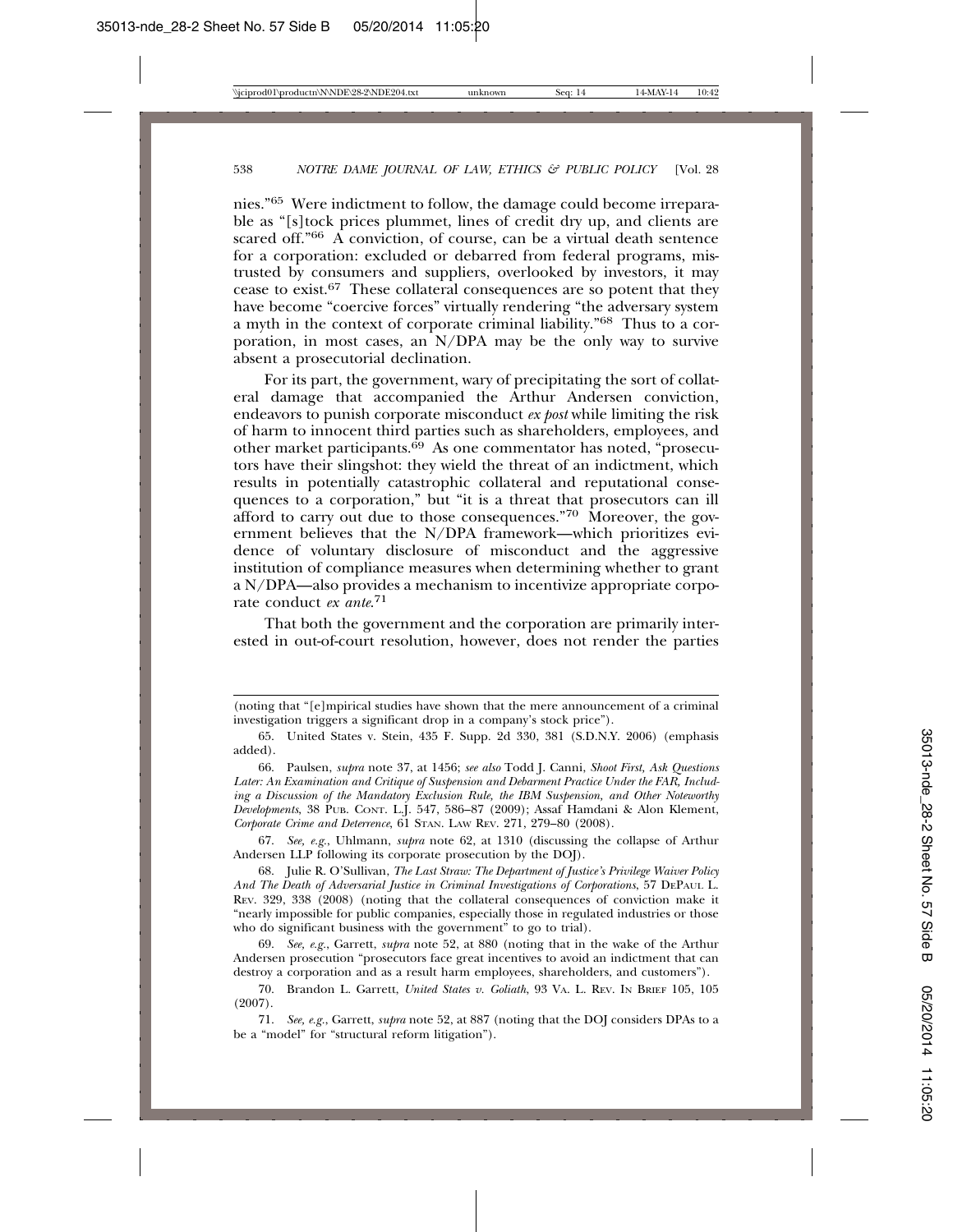equals at the bargaining table.72 The corporation, in contrast to the government, may not survive an indictment, let alone a conviction.<sup>73</sup> Indeed, as one student commentator aptly noted, "[t]he corporate offender's unique vulnerability to adverse publicity and collateral consequences sets the stage for a deferral negotiation that stacks the decks against the defendants and calls into question whether the choice to enter into deferral is really a choice at all."74 This imbalance of power leaves prosecutors virtually unconstrained with respect to the severity and breadth of concessions that they will exact from the corporation.75 That is, as Professor Brandon Garrett has noted, "prosecutors will typically have enormous negotiating leverage by threatening the 'nuclear' option of an indictment, and it shows in the terms of the agreements."<sup>76</sup> Although at least in part born of a desire to provide a degree of protection to corporations from the harsh respondeat superior and debarment/exclusion framework, the N/DPA regime has, in effect, become a mandatory punishment mechanism.

In response to criticism from lawmakers, corporate executives, the criminal bar, and the federal courts, the government's approach to such agreements has evolved over time, but primarily at the margins.<sup>77</sup> Although such changes have been welcome, they have done little to address the fundamental imbalance of power between the government and the corporation in this context. That is, notwithstanding modifications to the government's approach to granting N/DPAs, the corporation often still must agree to significant financial and remedial terms if it is to continue to thrive.78

Nor have these reforms addressed the structural and normative problems presented by reliance on N/DPAs as a means of policing corporate conduct. First, the discretionary nature of the form and scope of N/DPAs places individual United States Attorney's Offices, decentralized throughout the nation,79 in the role of the *ad hoc* regulator, a task

74. Greenblum, *supra* note 57, at 1885.

75. *See* Warin & Boutros, *supra* note 64, at 123–24 (noting that prosecutors' "unbridled discretion . . . produces bizarre corporate criminal resolutions and DPA terms, including terms that are seemingly unrelated to the company's wrongdoing").

76. Garrett, *supra* note 70, at 108.

77. *See, e.g.*, Spivack & Raman, *supra* note 59, at 168–70 (discussing the Thompson, McNulty, and Filip Memoranda, and noting that the DOJ's approach to cooperation evidence as a condition of granting DPAs has evolved through the years).

78. *See, e.g.*, Warin & Boutros, *supra* note 64, at 122 (noting that "the addition of DPAs to DOJ's playbook has caused real and consequential economic, reputational and (at times) life-changing harm to companies").

79. *See, e.g.*, Spivack & Raman, *supra* note 59, at 171–72 (explaining that "whether a company is offered a DPA, and what the terms of that agreement are, could very likely turn on the luck of the draw regarding which office happens to handle the prosecution").

<sup>72.</sup> *See, e.g.*, Garrett, *supra* note 70, at 108 (explaining that even though prosecutors cannot "abide the collateral consequences of seeking convictions," they still enjoy significant leverage when negotiating DPAs).

<sup>73.</sup> *See, e.g.*, Warin & Boutros, *supra* note 64, at 129 (noting that "companies may not be able to weather the storm of an indictment" which is "likely" to bring "downgrading of creditworthiness, loss of market share, diminution of stock value, market and reputational damage, [and] debarment from certain industries").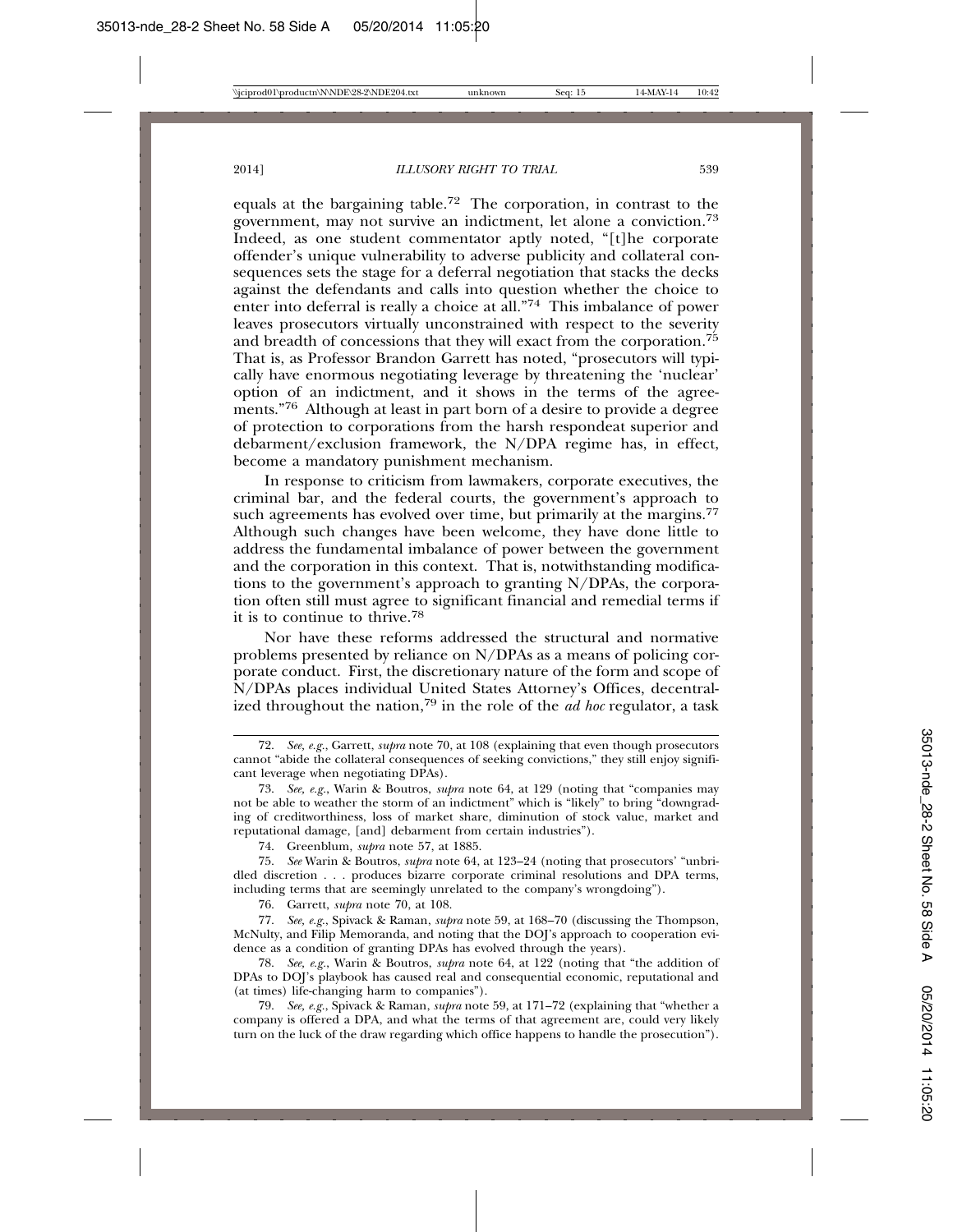better suited to centralized administrative agencies and the Congress.80 Moreover, regulations are designed to take into account the policy preferences of all relevant stakeholders, not merely the policy preferences of Main Justice or a single DOJ branch office.81 Similarly troubling from a structural standpoint, DPAs remove judicial oversight from the punishment of criminal offenders,82 a circumstance unfamiliar to the American criminal justice system.

Second, the prevalence of DPAs retards the development of judicial precedent relevant to corporate criminal liability.83 Usually, the case law advances through an adversary process (notwithstanding the ubiquity of plea agreements, which themselves are subject to a degree of judicial supervision). That is, through public trials and judicial review, the law continuously develops. However, the new N/DPA regime represents a significant departure from this model.84 Instead of reflecting the traditional norm-developing criminal adversary process, N/DPAs are contracts privately negotiated by individual prosecutors on one hand and individual private attorneys on the other hand, and typically are not subject to meaningful judicial review. Thus, a body of corporate criminal law does not develop as it otherwise might.<sup>85</sup> As one commentator has explained, N/DPAs "subvert" the development of precedent by "preventing courts from analyzing legal and factual issues and subsequently publishing judgments defining specific points of law."<sup>86</sup> That the growth of the corporate criminal law is stunted as a result of the N/DPA regime also deprives legislatures of "signaling" as to gaps in the law.87

Without a growing body of case law, corporate actors are deprived of judgments "clarify[ing] the boundaries of permissible legal conduct" and thus are unable to tailor their conduct with precision.<sup>88</sup> This complication cannot be remedied through the examination of past N/DPAs as a benchmark to gauge appropriate behavior for each United States Attorney's Office has significant discretion to enter into and negotiate

82. *See* Uhlmann, *supra* note 62, at 1328 (observing that there is "little or no judicial oversight of [DPAs]" but that judicial involvement "would help ensure the fairness of the agreements and provide the accountability the public deserves").

83. *See, e.g.*, Brooks, *supra* note 57, at 139; Paulsen, *supra* note 37, at 1455–56.

84. *See, e.g.*, Greenblum, *supra* note 57, at 1865 (noting that "the corporate deferral process . . . is currently an extrajudicial area of white collar crime prosecution").

85. *See, e.g.,* Uhlmann, *supra* note 62, at 1342 (noting that the government "erodes corporate criminality by using deferred prosecution and non-prosecution agreements as a substitute for criminal prosecution").

86. Brooks, *supra* note 57, at 155.

88. *Id.*

<sup>80.</sup> *See, e.g.*, Garrett, *supra* note 70, at 867 (noting that DPAs can "create industrywide effects in a regulatory manner").

<sup>81.</sup> *See, e.g.*, the Social Security Act, 42 U.S.C. § 1302(b) (2012) (explaining that when a final rule or regulation may have a significant impact on a substantial number of stakeholders, a regulatory impact analysis must be prepared and made available to the public for their review and input).

<sup>87.</sup> *Id.*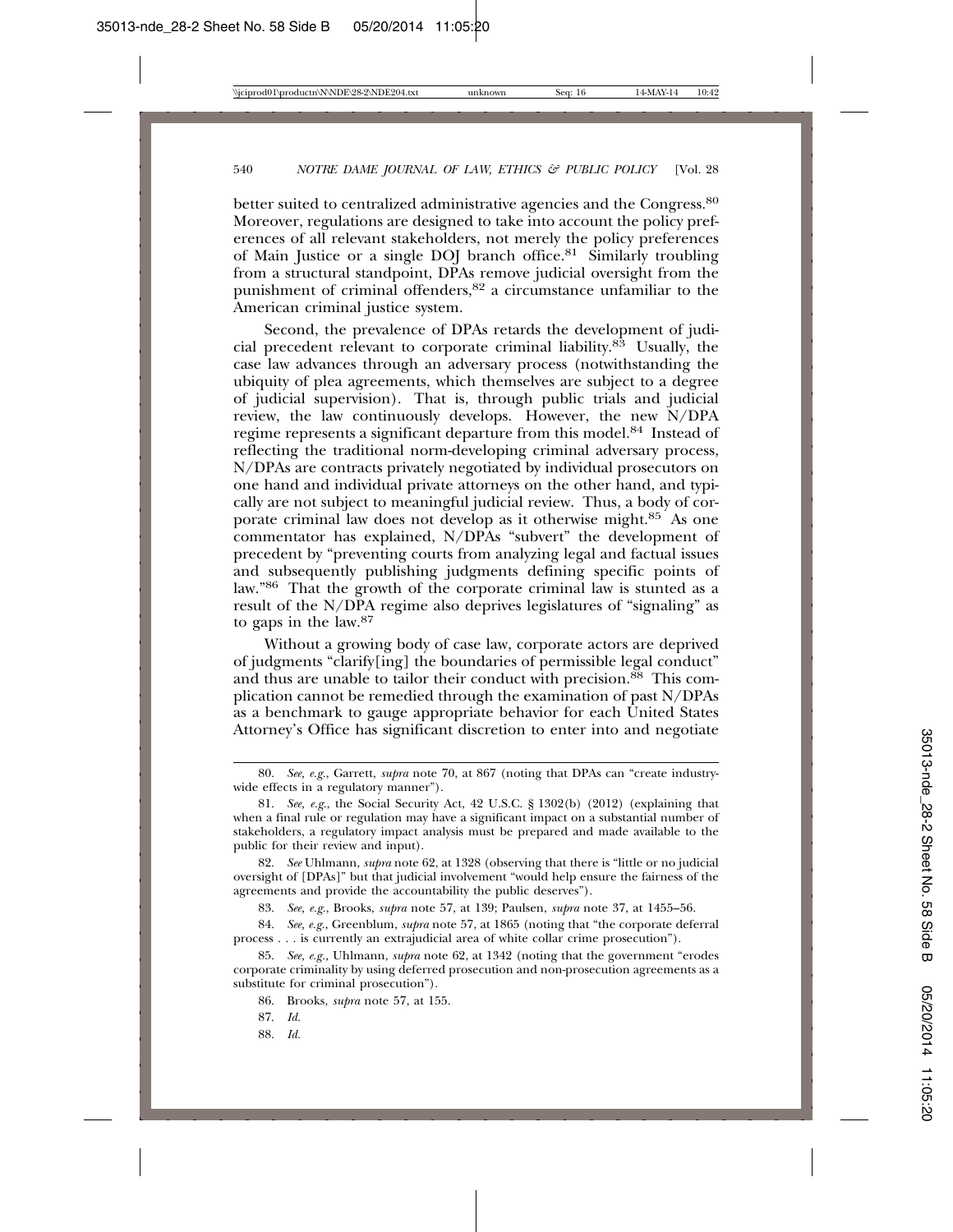the terms of N/DPAs.89 From a penological perspective, this lack of certainty is troubling. First, corporations face the prospect of being punished for conduct they did not recognize as prohibited. Second, as described above, this lack of clarity is also economically inefficient because corporations must invest human and financial capital—that could otherwise be put toward higher and better uses—into "attempt[ting] to decipher the correct legal framework."90

The rise of the N/DPA, while an understandable response to the forces unleashed by a criminal regime organized around respondeat superior liability and exclusion/debarment determinations, has introduced additional complications without addressing root causes. In the end, those origins must be addressed; any other approach merely risks inventing new problems. After all, "if society truly believes that the adversary system is the best and fairest way to test criminal charges when individuals are in the government's cross-hairs, it is not at all clear why legal entities such as corporations should be denied its benefits."91

#### III. PROPOSED REFORMS

#### A. *Eliminate Respondeat Superior Liability as a Basis for Corporate Criminal Liability and Incorporate a Robust Compliance Program Affirmative Defense*

Given the shortcomings of the respondeat superior liability standard, the collateral consequences of debarment and exclusion, and the problems introduced by the N/DPA regime that ascended in response, there is no shortage of proposals aimed at narrowing the standard for corporate criminal exposure.92 Indeed, one oft-cited article commences its discussion of the subject by stating, "We start with the premise that vicarious liability is an inferior rule for determining corporate responsibility."93 Others have criticized the current standard for "wholly ignor[ing] a fundamental tenet of criminal jurisprudence present in crimes applicable to individuals: moral culpability."<sup>94</sup> While a detailed discussion of the merits and shortcomings of each proposal is beyond the scope of this Article, observations regarding some of the more influential proposals for reforming the current standard provide context for the proposal set forth below.

In an influential and widely-cited article, Professor Pamela Bucy argues that corporations have distinct and identifiable personalities—in

92. *See, e.g.*, Lucian E. Dervan, *Reevaluating Corporate Criminal Liability: The DOJ's Internal Moral Culpability Standard for Corporate Criminal Liability*, 41 STETSON L. REV. 7 (2011); Bharara, *supra* note 7, at 63; Podgor, *supra* note 39, at 170 (emphasizing that the guidelines may be changed at any time and are not subject to judicial review).

94. Dervan, *supra* note 92, at 9.

<sup>89.</sup> *See, e.g.*, Garrett, *supra* note 70, at 932–33; Warin & Boutros, *supra* note 64, at 122 (noting that the "DOJ has failed to provide guidelines to prosecutors on when to employ a guilty plea, DPA, or NPA" and "[a]s a result, companies, shareholders, and employees suffer from much needless and painful uncertainty").

<sup>90.</sup> Brooks, *supra* note 57, at 156; *see also* Paulsen, *supra* note 37, at 1460–61.

<sup>91.</sup> O'Sullivan, *supra* note 68, at 338.

<sup>93.</sup> Laufer & Strudler, *supra* note 18, at 1298.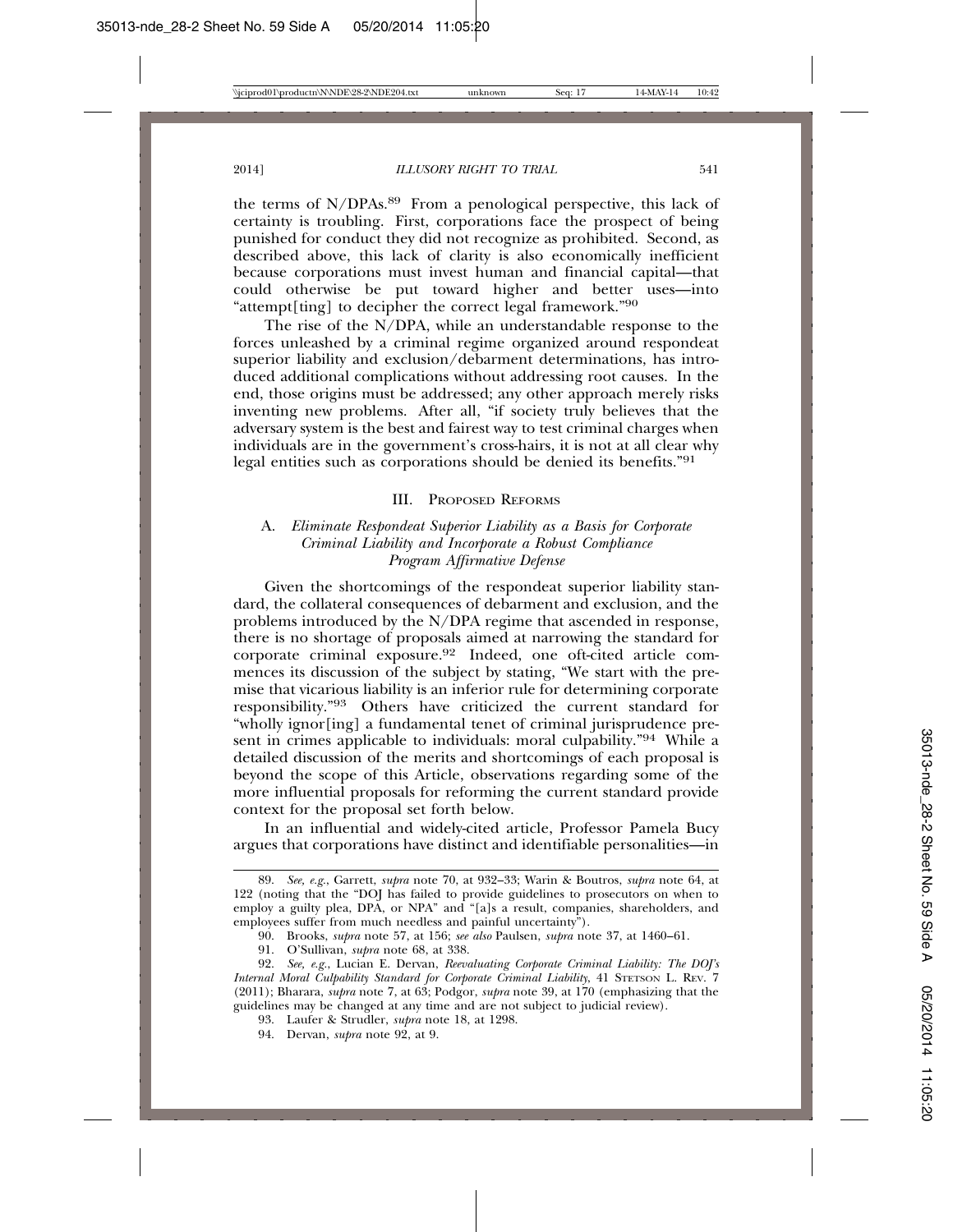her parlance, an "ethos"—and that only organizations with an ethos that encourages employees or agents to commit criminal acts should be held criminally accountable under the law.<sup>95</sup> Professor Bucy advanced the following eight factors for consideration in determining whether a corporate ethos encouraged criminal conduct:

- 1. Was the corporation organized in a manner that encouraged the criminal conduct?
- 2. Did goals set by the corporation encourage illegal behavior?
- 3. Were corporate employees educated about legal requirements?
- 4. Were legal requirements monitored?
- 5. Who was involved in the criminal conduct, and was it "recklessly tolerated" by higher echelon officials?
- 6. How has the corporation reacted historically to both violations of the law and individual violators?
- 7. Was legally inappropriate behavior incentivized by the corporate compensation policy?
- 8. Are there indemnification practices that encourage criminal conduct?<sup>96</sup>

According to Professor Bucy, corporate criminal liability should attach where these factors indicate that the corporation's ethos encouraged the employee's or agent's criminal conduct.

Reliance on a corporate-ethos analytical model for assigning criminal liability does not, however, adequately remedy the shortcomings of the respondeat superior liability. First, the corporate-ethos test overlooks the mens rea standard contained within the particular criminal statute at issue. A statute's mens rea standard reflects the legislature's judgment regarding the appropriate degree of "culpability required for conviction."97 The corporate-ethos approach ignores that legislative determination by disregarding the difference between statutes subjecting corporate persons to liability based on, for example, criminal negligence on one hand and willfulness on the other.

Second, the test calls on a finder of fact to consider multiple factors for purposes of making a culpability determination, but does not describe the relative weight to accord each variable or define the threshold required for a finding that the corporation is morally responsible for the offense at issue. Thus, from a practitioner's perspective, the corporate-ethos theory can be criticized as amounting to little more than a "smell test."98 That is, without familiar benchmarks or clear principles guiding its application, the corporate-ethos test lacks the predictability that corporations and practitioners require of an effective liability standard.

The American Law Institute's approach, codified as  $\S 2.07(1)(c)$  of the Model Penal Code ("MPC"), another influential alternative, pro-

<sup>95.</sup> Pamela H. Bucy, *Corporate Ethos: A Standard for Imposing Corporate Criminal Liability*, 75 MINN. L. REV. 1095, 1099 (1991).

<sup>96.</sup> *Id.* at 1129–46.

<sup>97.</sup> Skupski, *supra* note 33, at 300.

<sup>98.</sup> *Id*.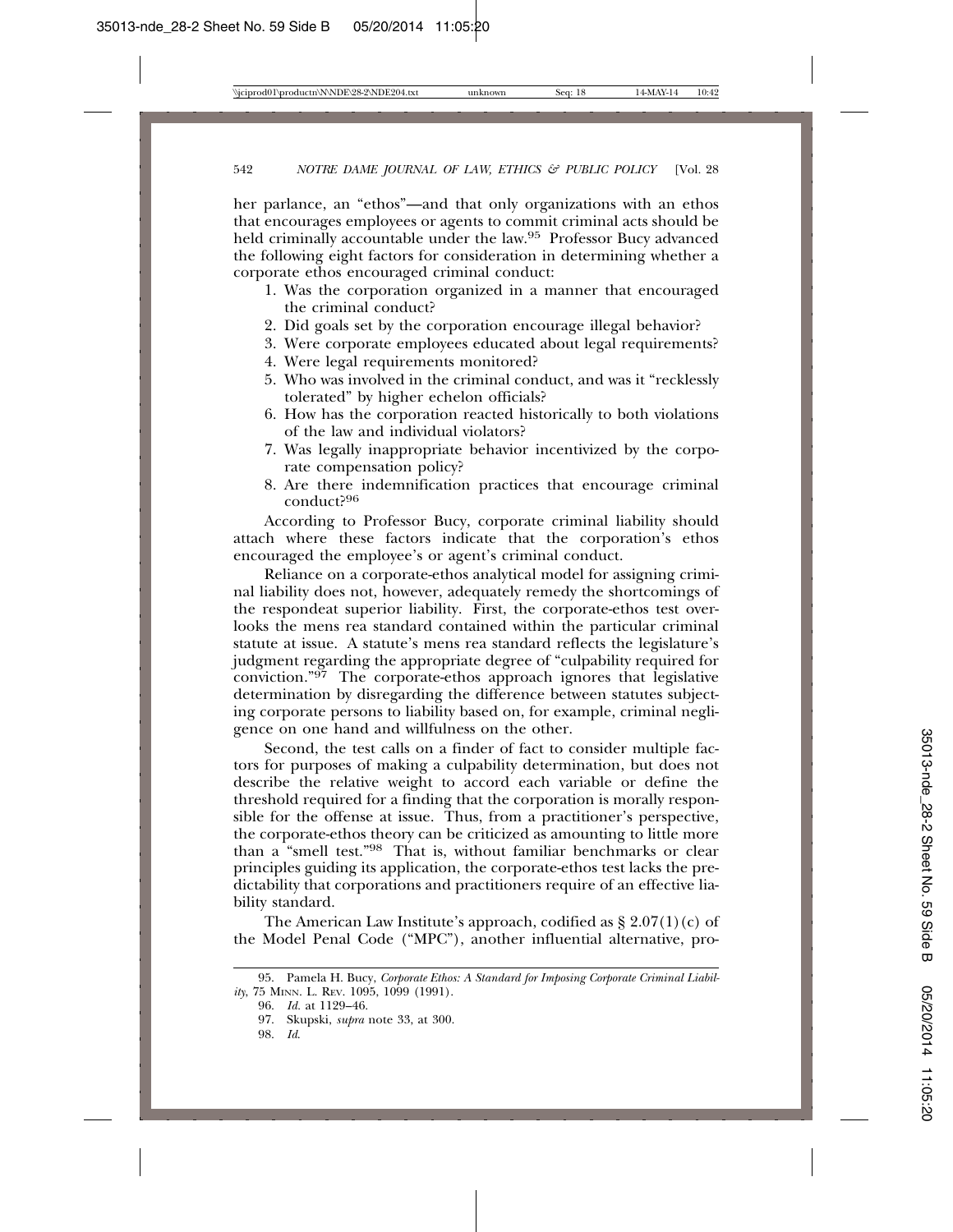poses to limit corporate criminal liability to the following circumstances:

[T]he commission of the offense was authorized, requested, commanded, performed or recklessly tolerated by the board of directors or by a high managerial agent acting on behalf of the corporation within the scope of his office or employment.99

"High managerial agent" is defined by the MPC as an officer "or any other agent of a corporation or association having duties of such responsibility that his conduct may fairly be assumed to represent the policy of the corporation or association."100 This approach is based on the notion that the acts of higher-level agents are better "reflective of the character of the corporate body."101 Although § 2.07 does not itself set forth a mens rea requirement, the MPC, unlike Professor Bucy's corporate-ethos approach, incorporates the mens rea requirement from the underlying criminal statute. Specifically, the MPC provides that "a person is not guilty of an offense unless he acted purposefully, knowingly, recklessly, or negligently, *as the law may require*, with respect to each material element of the offense."102 Finally, the MPC provides for an affirmative defense if a corporate defendant can show, by a preponderance of the evidence, "that the high managerial agent having supervisory responsibility over the subject matter of the offense employed due diligence to prevent its commission."103

Several state jurisdictions, either by statute<sup>104</sup> or through common law doctrine,105 have adopted the standard set forth in the MPC. Others have announced that criminal liability for corporations is limited to those provisions where the legislature has expressly provided for corporate criminal liability.106 Still others have adopted standards even stricter than those set forth in the MPC.<sup>107</sup> Thus, it is the minority of

104. *See, e.g.,* ARIZ. REV. STAT. ANN. § 13-305 (2004); MONT. CODE. ANN. § 45-2-311 (2009); ALASKA STAT. § 11-16-130 (2004).

105. *See, e.g.*, State v. Smokey's Steakhouse, Inc., 478 N.W.2d 361, 362 (N.D. 1991).

106. *See, e.g.*, State v. St. Paul Fire & Marine Ins. Co., 835 So. 2d 230, 233–34 (Ala. Crim. App. 2000).

107. *See, e.g.*, Com. v. Beneficial Finance Co., 275 N.E.2d 33 (Mass. 1971) (holding that a corporation could be held liable for any criminal offense committed by an employee who had been given the power by the corporation to handle the business engaged in at the time of the criminal act); West Valley Estates, Inc. v. State, 386 So.2d 208, 209 (Fla. Dist. Ct. App. 1973) (holding that a corporation may be criminally liable "for the acts of an agent who has been vested with the authority to act on behalf of the corporation in the sphere of corporate business in which he commits the criminal act"); State v. Adjustment Dep't Credit Bureau, 483 P.2d 687, 691 (Idaho 1971) (adopting standard modeled after the Model Penal Code but refusing to adopt the respondeat superior liability provision set forth in Model Penal Code §  $2.07(1)(a)$ ). For a detailed discussion of the law governing corporate criminal liability in each of the fifty states, the District of Columbia, Puerto Rico, Guam, and the Virgin Islands, see Elizabeth K. Ainslie, *Indicting Corporations Revisited: Lessons of the Arthur Andersen Prosecution*, 43 AM. CRIM. L. REV. 107, 126–42 (2006).

<sup>99.</sup> MODEL PENAL CODE § 2.07(1)(c).

<sup>100.</sup> *Id.* § 2.07(4)(c).<br>101. William S. Lauff

WILLIAM S. LAUFER, CORPORATE BODIES AND GUILTY MINDS 11 (2006).

<sup>102.</sup> MODEL PENAL CODE § 2.02(1) (emphasis added).<br>103. Id. § 2.07(5).

Id.  $§ 2.07(5)$ .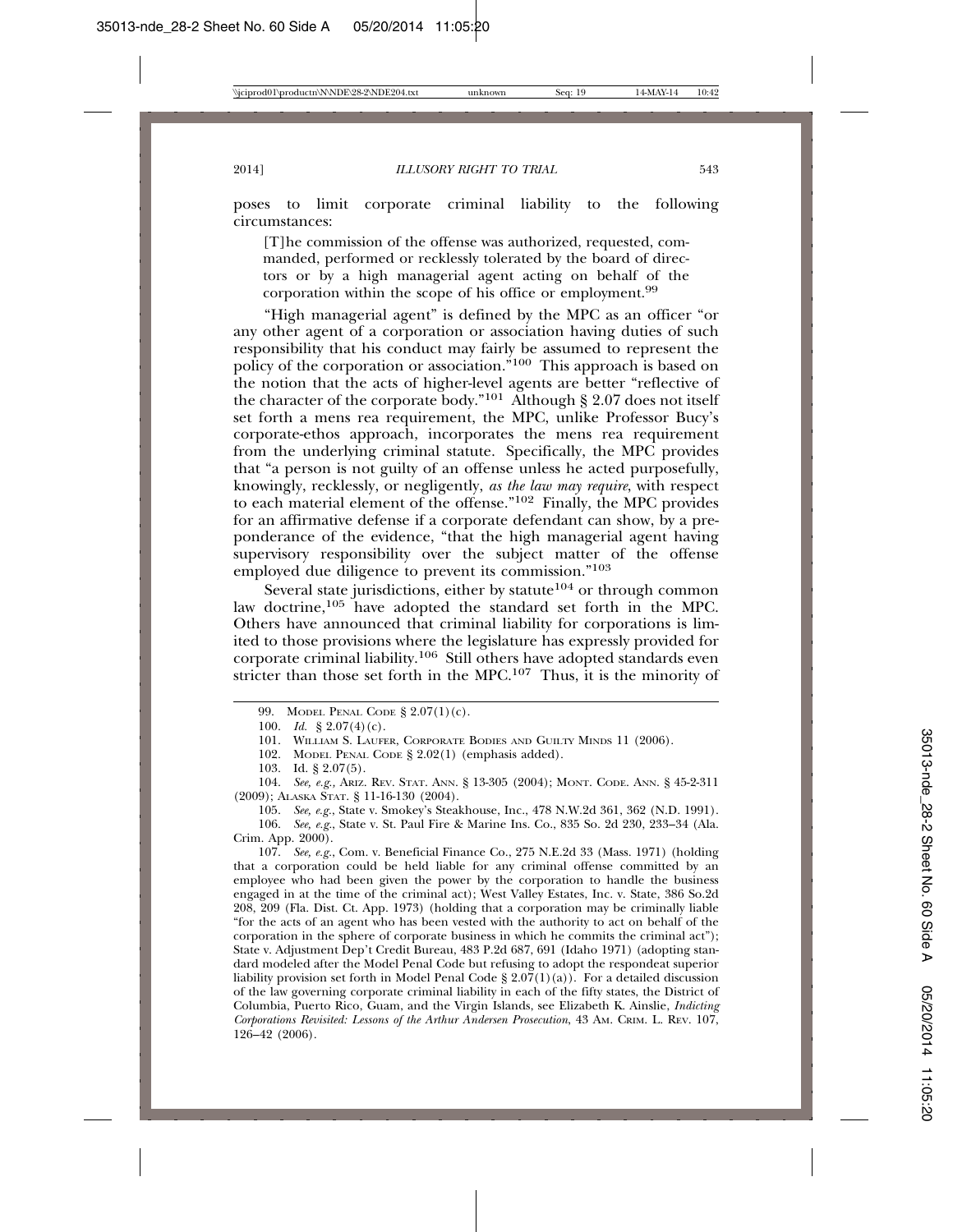state jurisdictions that have retained a form of respondeat superior liability in evaluating allegations of corporate criminal conduct.<sup>108</sup> The federal common law, however, stubbornly clings to that flawed regime.

This Article builds upon these and similar proposals for reform. Specifically, an employee's malfeasance should expose the corporation to criminal liability only where the current common law elements are satisfied *and* at least some member of senior management possessed the mens rea set forth in the underlying criminal statute. Our proposal also incorporates an improved affirmative-compliance-program defense, permitting the corporation to establish by a preponderance of the evidence that the body of individuals comprising senior management maintained and oversaw a robust compliance program designed to prevent the type of conduct charged. Thus, under our proposal, the complete liability standard would read as follows:

A corporation shall be criminally liable for the criminal acts of its employees or agents when:

- (1) the employee's or agent's criminal acts were
	- (a) within the scope of their duties, and
	- (b) intended to benefit the corporation; and

(2) at least some member of senior management—defined as those individuals having substantial control over the corporation or a substantial role in the making of policy—possessed the requisite mens rea.

It is an affirmative defense that the corporation establishes by a preponderance of the evidence that the body of individuals comprising senior management maintained and oversaw a robust compliance program designed to prevent the type of conduct charged.

By limiting criminal liability to those circumstances where a member of senior management possesses the requisite mens rea, this proposal limits criminal liability to those instances where the corporation itself can fairly be said to be guilty of misconduct. In so doing, the proposal remedies the respondeat superior deficiencies catalogued above.

The robust-compliance-program defense is also an improvement upon the existing standard. First, the affirmative defense would encourage corporate self-regulation and good citizenship. Second, the affirmative defense shifts the evaluation of a corporation's compliance program away from prosecutors, who often have "little or no experience in corporate governance matters," but nevertheless are "charged with evaluating whether a company's compliance program is ade-

<sup>108.</sup> *See* John M. Darley, Kevin M. Smith, & Paul H. Robinson, *The Ex Ante Function of the Criminal Law*, 35 L. & SOC'Y REV. 165 (2001) (estimating that at least than 36 states have adopted the MPC approach, at least in part); *see, e.g.*, Sea Horse Ranch, Inc. v. People, 30 Cal. Rptr. 2d. 681, 687 (Cal. Ct. App. 1994) ("[A] corporation may be criminally liable for the conduct of its officer or agents or employees."). *But see* Kathleen F. Brickey, *Rethinking Corporate Liability Under the Model Penal Code*, 19 RUTGERS L.J. 593, 630 (1988) (noting that only six of the twenty-one states that had adopted § 2.07 of the MPC had recognized a due diligence defense to liability).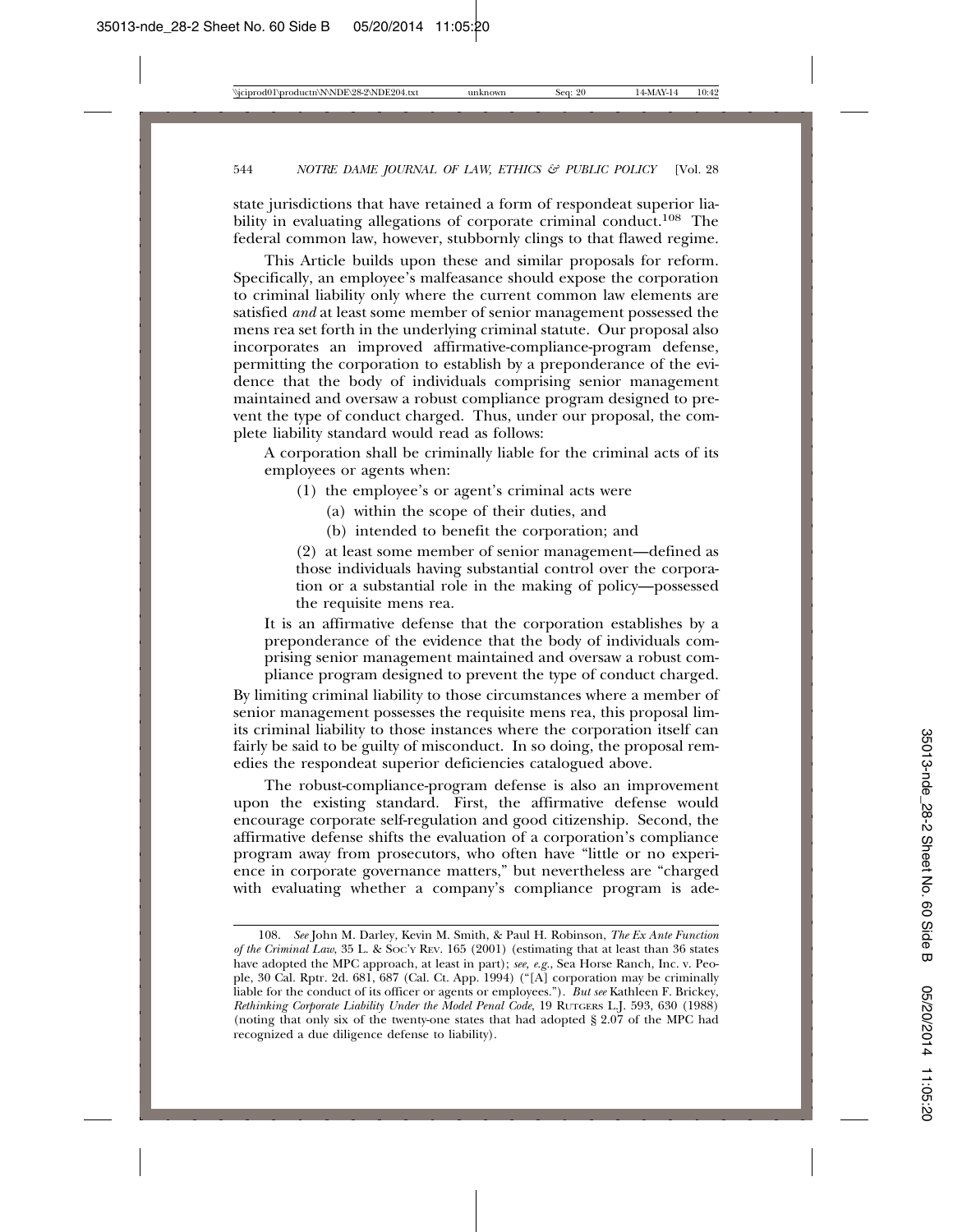quate."109 The proposal set forth in this Article ensures that the effectiveness of a corporation's compliance program will be judged in the public sphere by factfinders rather than within the individual United States Attorney's Offices.

While the reforms advanced by Professor Bucy and the MPC reflect significant improvements upon the current state of the law, this proposal provides additional and important benefits. First, unlike Professor Bucy's model, which discounts the mens rea requirement set forth in the underlying federal criminal statute, the proposal calls for fidelity to duly enacted mental state requirements. Second, the proposal avoids the unnecessary implementation difficulties that could arise if factfinders were forced to make culpability determinations under Professor Bucy's eight-factor corporate-ethos test. Third, unlike the factors set forth by Professor Bucy's inquiry, which present a theoretical framework for organizational culpability but no threshold for satisfaction, the elements in our proposal call for the sort of factual inquiries familiar to judges and juries.

By improving upon the scope of the affirmative defense available to corporations maintaining robust compliance programs, our proposal also offers an advantage over the MPC reforms. Although the "due diligence" affirmative defense proposed by the MPC represents a step in the right direction, it remains inadequate. First, it is unfortunate that the MPC proposal is limited in the scope of its focus on only those efforts made by "the high managerial agent *having supervisory responsibility over the subject matter of the offense deployed.*"<sup>110</sup> Such an approach reflects a somewhat antiquated view of corporations in which it is "easy to trace responsibility for conduct from a lower-level worker to a member of senior management whose oversight of employees can be assessed to determine whether 'due diligence' was in fact exercised."111 Because modern corporations typically contain several "layers of management and different lines of responsibility that often cut across product and geographical lines,"112 a narrow inquiry into the due-diligence efforts of specific supervisors, as opposed to senior management as a whole, leaves the potential for corporations with robust compliance programs to be stripped unfairly of an affirmative defense where a single official fails to exercise appropriate oversight. In contrast, our proposal calls for an analysis of the compliance efforts of the corporation's senior management as a whole, thereby reflecting modern organizational realities.

<sup>109.</sup> Bharara, *supra* note 7, at 112; *see also* Charles J. Walsh & Alissa Pyrich, *Corporate Compliance Programs as a Defense to Criminal Liability: Can a Corporation Save Its Soul?*, 47 RUTGERS L. REV. 605, 678–84 (1995).

<sup>110.</sup> MODEL PENAL CODE § 2.07(5).

<sup>111.</sup> Peter J. Henning, *Be Careful What You Wish For: Thoughts on a Compliance Defense Under the Foreign Corrupt Practices Act*, 73 OHIO ST. L.J. 883, 904 (2012*).* For a discussion of the willful blindness standard under the Foreign Corrupt Practices Act, see generally Christina M. Sindoni, Note, Global-Tech*'s "Patent" Failure: Why Congress Must Reverse the Foreign Corrupt Practices Act's Mens Rea After* Global-Tech, 28 NOTRE DAME J.L. ETHICS & PUB. POL'Y 605 (2014).

<sup>112.</sup> Henning, *supra* note 111, at 904.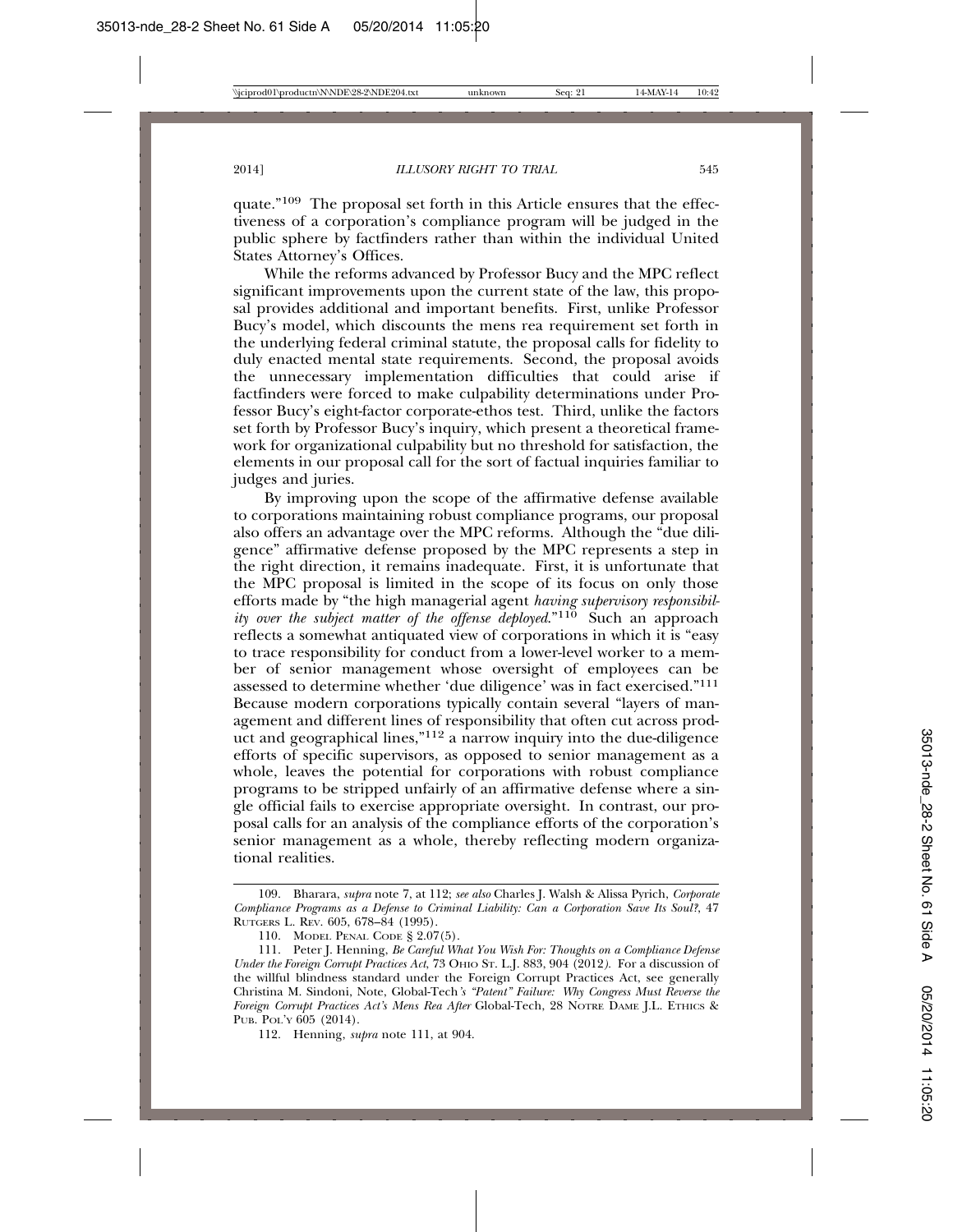Of course, the liability-limiting proposals set forth in this Article do not purport to eliminate every complication that may arise in evaluating corporate conduct. For example, under our framework it is necessary in each case as a predicate matter to determine which individuals compose senior management. Given that corporate hierarchies and organizational structures vary based on an entity's size, industry, geographic reach, and other factors, a bright-line standard drawing the line around an appropriate senior management group for every case is not realistic. For example, in a closely-held organization with only a handful of senior managerial positions, focusing on only top-tier management seems appropriate. In contrast, with respect to a multinational corporation operating numerous autonomous divisions, all of which have multiple subdivisions, tiers of high-level management, and profit centers, it makes little sense to focus solely on the highest echelon of managers in the parent corporation. Ultimately, the inquiry here must strike a balance—on one hand, it must capture individuals that truly drive the corporation's behavior, while avoiding casting too small of a net; on the other hand, we must not return to a watered-down vicarious liability approach that would result if prosecutors were permitted to impute liability to corporate defendants based on the intent of individuals far down the organizational ladder.

Some commentators have also expressed concern that instituting a robust compliance affirmative defense might enable companies to immunize themselves from liability by creating "sham" programs.<sup>113</sup> But under this proposal, the defendant corporation would carry the burden of proof. And, in order to discourage organizations from seeking to hide behind "cosmetic compliance" programs,<sup>114</sup> the government need only present evidence indicating that a program is, in substance, inadequate.<sup>115</sup>

<sup>113.</sup> *See* Bharara, *supra* note 7, at 110–11 (citing Robert E. Bloch, *Compliance Programs and Criminal Antitrust Litigation: A Prosecutor's Perspective*, 57 ANTITRUST L.J. 223, 226, 229–30 (1988) (arguing against corporate compliance defense because it would provide too much protection to misbehaving corporations); Samuel Buell, *The Blaming Function of Entity Criminal Liability*, 81 IND. L.J. 473, 529 (2006) (suggesting that such an approach "may be mostly a boon to compliance professionals" because "[a] firm might formalize practices in part to mask that it does not really practice them"); William S. Laufer, *Corporate Liability, Risk Shifting, and the Paradox of Compliance*, 52 VAND. L. REV. 1343, 1372 (1999) ("[S]urvey research suggests that in some . . . corporations, the role of compliance has more to do with maintaining the appearance of a compliant reputation than that of a meaningful culture of ethical awareness and law abidance."). For a discussion on how corporate culture affects white collar crime generally, see Cynthia A. Koller, Laura A. Patterson & Elizabeth B. Scalf, *When Moral Reasoning and Ethics Training Fail: Reducing White Collar Crime Through the Control of Opportunities for Deviance*, 28 NOTRE DAME J.L. ETH-ICS & PUB. POL'Y 549 (2014).

<sup>114.</sup> Garrett, *supra* note 52, at 890. For example, Enron had a compliance program entitled "Respect, Integrity, Communication, and Excellence," which, despite the lofty title, existed only on paper. *Id.*

<sup>115.</sup> Skupski, *supra* note 33, at 297.